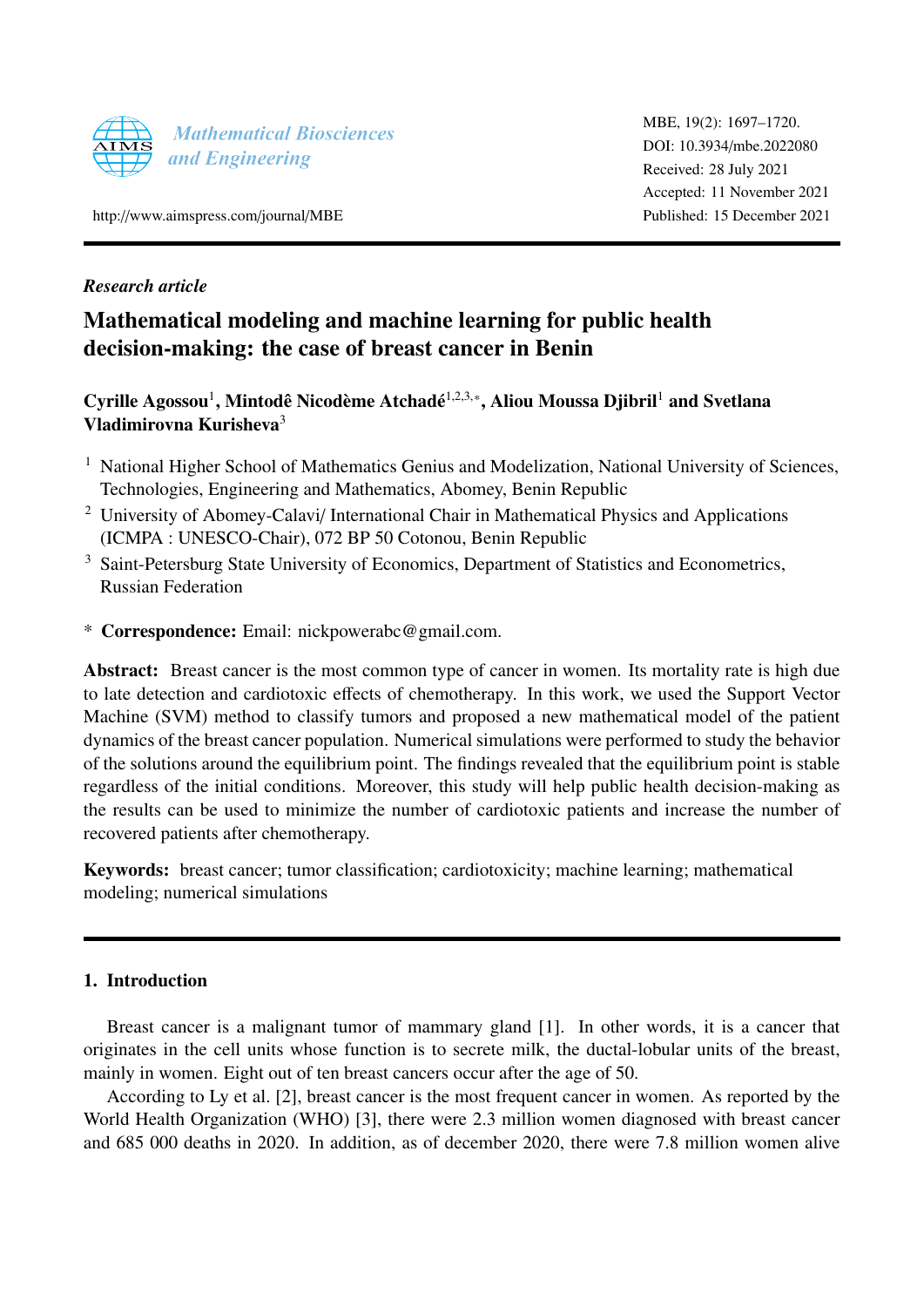who were diagnosed with breast cancer in the past 5 years. It is among the four most common cancers in the world and is the leading cause of death among women in developed countries and the second leading cause of death in developing countries [\[4\]](#page-21-3). Breast cancer affects more women than men. It occurs earlier in black women and is often diagnosed at a complicating stage. It is the second most common cancer after cervical cancer in women in sub-Saharan Africa [\[2\]](#page-21-1).

In Benin, according to the registry of the National Hospital and University Center of Cotonou christened CNHU-HKM (Centre National Hospitalier Universitaire Hubert Koutoukou MAGA), breast cancer represents more than 32.5% [\[5\]](#page-21-4) of registered patients and the mortality rate related to this disease is very high, particularly due to late diagnosis. Although screening for this disease is easy, its technique is still not well known by the Beninese population.

There is no single cause of breast cancer. Various factors, both genetic and environmental, can influence the onset and development of breast cancer. Scientists estimate that 5–10% of breast cancer cases are linked to inherited genetic mutations [\[6\]](#page-21-5). Age is another risk factor for developing the disease [\[7\]](#page-21-6). Other risk factors for breast cancer are being female, exposure to ionising radiation before the age of 35, obesity, nulliparity (absence of pregnancy), hormone replacement therapy after the menopause, having had a first breast cancer, absence of breastfeeding would also favor this cancer [\[8](#page-21-7)[–10\]](#page-21-8). There are two methods of early detection: early diagnosis and screening. Timely diagnosis allows to detect the earliest signs and symptoms in the population and facilitate treatment, reduce the likelihood of cancer spread and increase the chances of a complete cure [\[11\]](#page-21-9). Screening is systematic in presumed asymptomatic populations, with the aim of identifying individuals with possible cancerous abnormalities in the mammary gland as early as possible [\[12\]](#page-21-10). Screening methods include mammography, which is the only one that has proven to be effective, and breast self-examination [\[13\]](#page-21-11).

Through screening, some tumors can be discovered before symptoms of cancer appear. This is the purpose of screening: to detect cancer through a systematic examination before the first signs of cancer appear. This is essential because a cancer that is detected early will be better treated and the chance of recovery increases. For the detection of the tumor during diagnosis, several techniques are used and have already proven their effectiveness. To help doctors in this decision making, scientists have studied this issue and decided to use artificial intelligence (AI) for detection with a high accuracy. In this paper [\[14\]](#page-21-12), it is about an AI that is superchampion in the detection of breast cancer. This proves the maximum reduction of diagnostic errors thanks to the use of Machine Learning. Others have also performed detection analyses using existing algorithms such as KNN (K-nearest neighbors), SVM, naive Bayes classification. Consequently they have performed tumor classification to help in decision making. According to [\[15\]](#page-21-13), the KNN algorithm is a supervised learning method. It can be used for regression as well as for classification. According to [\[16\]](#page-21-14), support vector machines (SVMs) are a set of supervised learning techniques and are particular linear classifiers which are based on the margin maximization principle. They performed structural risk minimization, which improves the complexity of the classifier with the aim of achieving excellent generalization performance. The SVM accomplishes the classification task by constructing, in a higher dimensional space, the hyperplane that optimally separates the data into two categories. It is mostly used in classification problems [\[17\]](#page-22-0). Thus, thanks to these existing algorithms, a classification with a percentage of accuracy going in the order of 96%-97% has been achieved. They used R and Python to perform the analysis. The highest accuracies were obtained with the naive Bayes classification algorithm. All this information is available on [\[18\]](#page-22-1). Principal component analysis was performed with a much greater focus on model accuracy.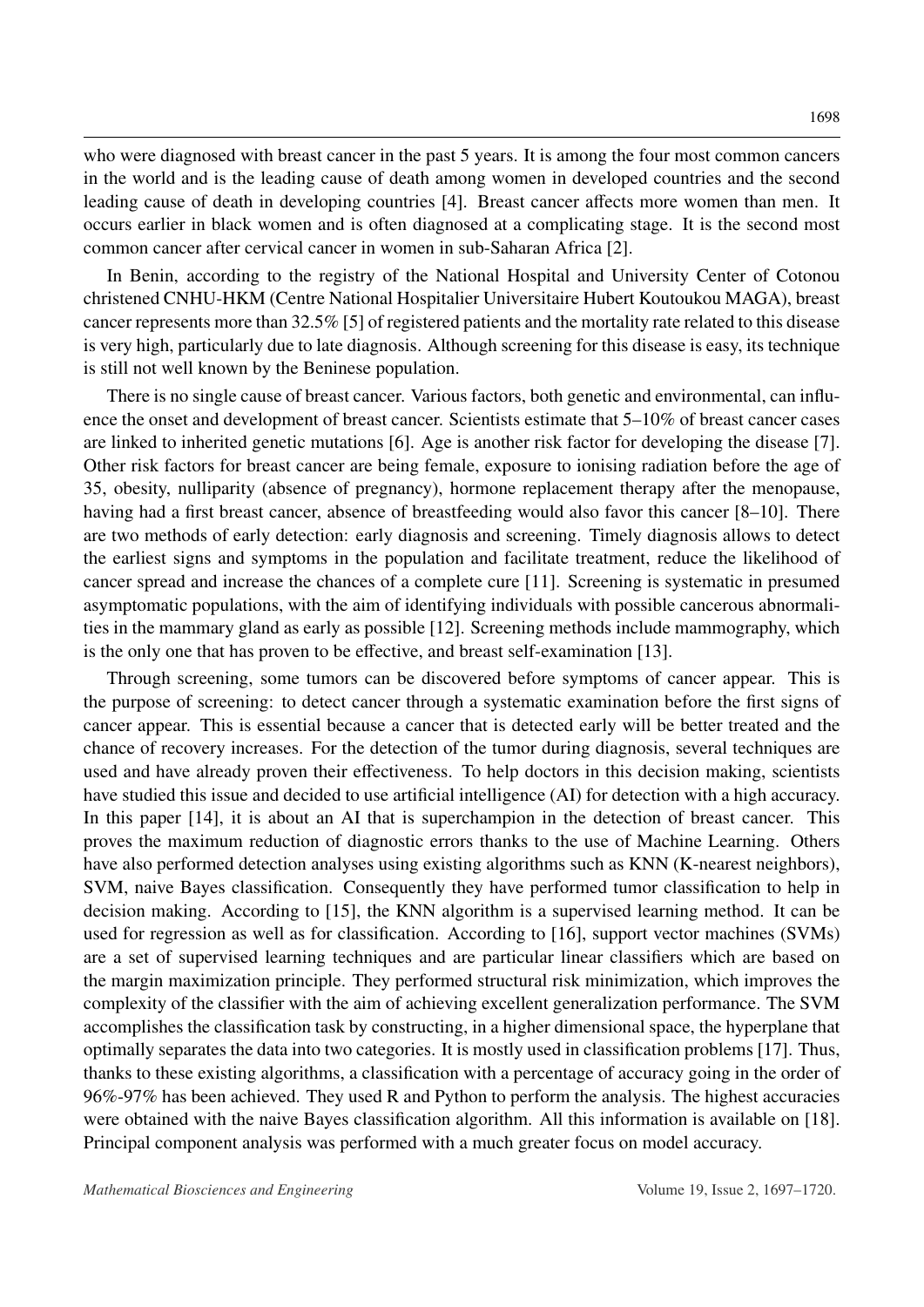Cancer stages determine cancer severity. The method used by physicians to describe the stage of cancer is the TNM (Tumor, Node, Metastasis) system. This system uses three criteria to determine the stage of cancer: tumor size, spread to lymph nodes and spread to other organs (metastasis) [\[19\]](#page-22-2). The process of curing breast cancer is easy if the cancer is detected at an early stage. The higher the stage, the lower the chances of cure. There are many treatments available to fight breast cancer: surgery, chemotherapy, radiotherapy, targeted treatments. The treatment's choice is made by a multidisciplinary team, depending on the stage of the breast cancer. In Benin, radiotherapy is not yet used, hormone therapy is targeted and excessively expensive, and finally chemotherapy is the most commonly used cancer treatment [\[5\]](#page-21-4). The latter is used to eliminate cancer cells or prevent cancer cells from receiving signals for cell division [\[20\]](#page-22-3). Chemotherapy is a cancer treatment that uses several drugs, unfortunately having adverse effects on the body of those with a health history [\[21\]](#page-22-4). This can lead to heart problems and even death.

Mathematical modeling can be used to study the dynamics of a disease. The history of mathematical modeling of cancer has been explained in numerous papers [\[22–](#page-22-5)[24\]](#page-22-6). Mathematical modeling of cancer continues to develop to date. Dixit et al. [\[25\]](#page-22-7) discussed the mathematical model of chemotherapy for cancer treatment. The model consists of tumor cells and energy specific to Adriamycin (chemotherapy drugs), while the energy of tumor cells depends on various tumor cells. Schättler et al. [[26\]](#page-22-8) proposed a mathematical model with minimal parameters for low-dose chemotherapy. They took into account angiogenic signals between tumors and the vasculature as well as tumor inhibitory effects from tumor-immune system interactions. Jordaõ et Tavares [[27\]](#page-22-9) constructed a deterministic mathematical model that is derived from biochemical models of a human cell in two distinct cases, for comparison: healthy cells and cancer cells. Mahlbacher et al. [\[28\]](#page-22-10) used mathematical modeling for experimental investigation that is suggested to measure and predict interactions between tumor and immunity. Some studies specifically dealing with mathematical models of breast cancer are as follows. A mathematical model of breast cancer development, local treatment and recurrence, by Enderling et al. has been established in [\[29\]](#page-22-11). The breast cancer model uses intermediate cell clonal expansion growth rates and mutation rates as parameters and constructs two and six-step models to fit the age-specific incidence of breast cancer in the Surveillance, Epidemiology, and End Results Registry (SEER) by Zhang, X. et al. [\[30\]](#page-22-12). The cancer treatment model of radiation and chemotherapy was discussed by Liu et Yang [\[31\]](#page-22-13). The breast cancer model focuses on its heterogeneity and the role of mathematical modeling and simulation in revealing the underlying biophysical processes by Simmons et al. [\[32\]](#page-22-14). Segun Isaac Oke et al. [\[33\]](#page-22-15) discussed about a mathematical model of breast cancer governed by a system of ordinary differential equations in the presence of chemotherapy treatment and ketogenic diet. In previous studies, Fathoni et al. [\[34\]](#page-23-0) presented a mathematical model of breast cancer at the patient population level. This study deals with mathematical models at the population level of cancer patients. The model designed is a mathematical model of breast cancer staging analysis with side effects on the heart of chemotherapy patients. The model includes subpopulations of stage 1 and 2 (*A*), stage 3 (*B*), stage 4 (*C*), disease free (*D*) and cardiotoxic (*E*). In this study, given data from Benin, we constructed the model by separating subpopulation *A* into two subpopulations  $A_1$  (stage 1) and  $A_2$  (stage 2), making six subpopulations.

In this paper, we used the Support Vector Machine and improved its accuracy compared to previous works and thus achieved a better classification and output of decision probabilities. The classification prediction performance with SVM in some earlier studies has been presented in the discussion. In addition, we used the compartmental model applied to Benin data by building a new six-compartmental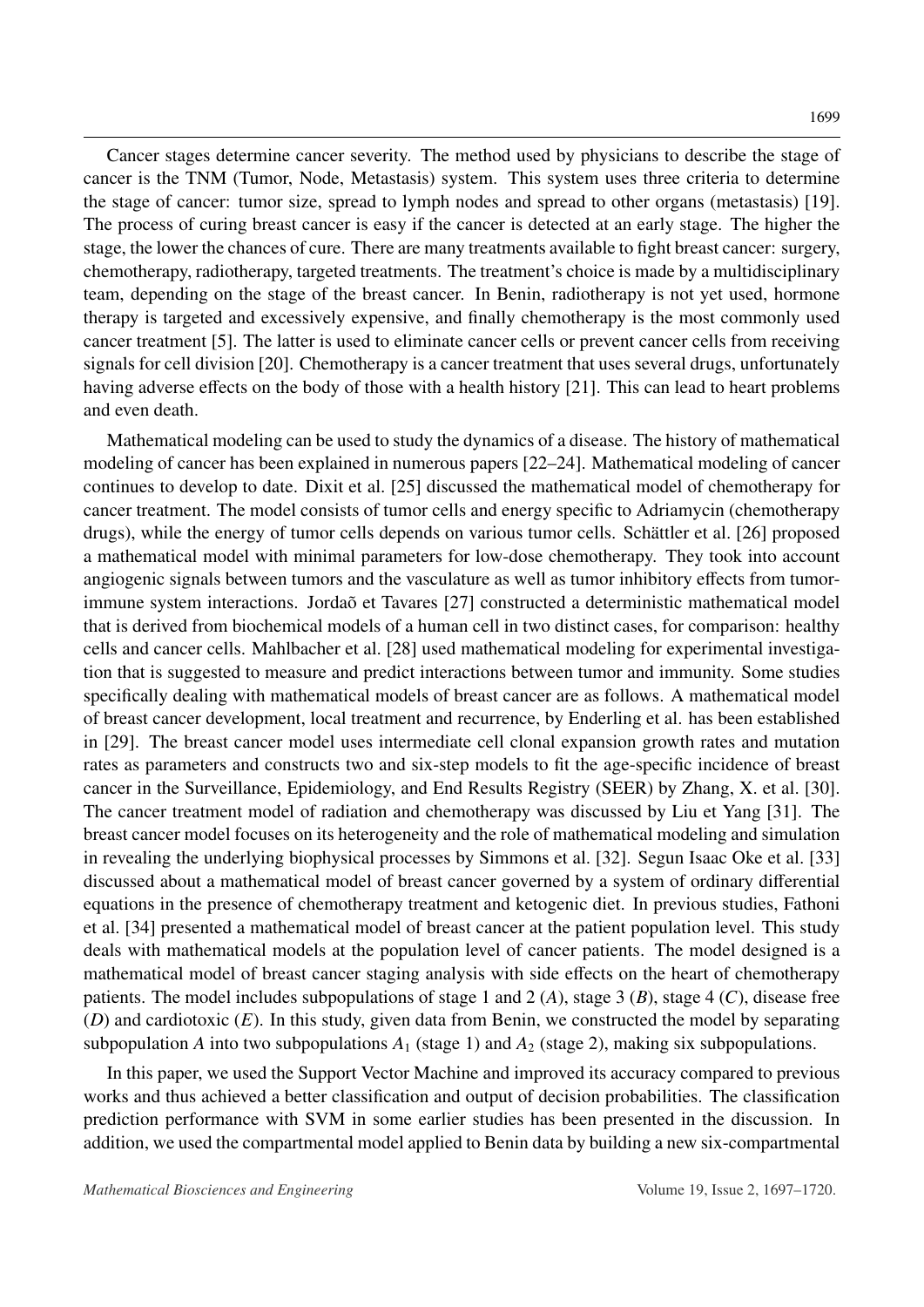model. The six subpopulations are modeled by forming a system of differential equations. Equilibrium and stability point analysis were used to determine the dynamics of the six populations as a function of time. Numerical simulations were carried out to visualize the dynamic analysis results.

# 2. Materials and methods

# *2.1. Materials*

# 2.1.1. Materials for tumor classification

In this work, it will be an analysis on the breast cancer dataset. The data used are diagnostic data from Wisconsin patients. We collected them on [\[18\]](#page-22-1). We used these data because we do not have data on these tumor characteristics from Benin patients.

The features are calculated from a scanned image of a fine needle aspiration (FNA) of a breast mass. They describe the characteristics of the cell nuclei present in the image. The three-dimensional space is the one described in *Robust linear programming discrimination of two linearly inseparable sets* [\[35\]](#page-23-1). This database is available on the UCI (University of California Irvine) Machine Learning Repository [\[18\]](#page-22-1).

Attribute information:

- 1. Identification number
- 2. Diagnosis ( $M =$  malignant,  $B =$  benign)

Ten real-valued features are calculated for each cell nucleus: radius (average of distances between center and perimeter points), texture (standard deviation of gray scale values), perimeter, area, regularity (local variation in radius lengths), compactness (*perimeter<sup>2</sup>*/*area* − 1.0), concavity (severity of con-<br>cave portions of the contour), concave points (number of concave portions of the contour), symmetry cave portions of the contour), concave points (number of concave portions of the contour), symmetry, fractal dimension (approximation of coastline - 1).

The mean, standard error, least and greatest (average of the three largest values) of these features were calculated for each image, resulting in 30 features.

# Missing attribute values : none

Class distribution: 357 benign, 212 malignant. The description of the variables is presented in Table [1.](#page-4-0)

The SVM analysis process is summarized in Figure [1.](#page-5-0)

# 2.1.2. Materials for modeling cardiotoxicity

This part of the work is based on the study "Management of Breast Cancer in Visceral Surgery of CNHU-HKM of Cotonou in Benin [\[5\]](#page-21-4). A complete census of breast cancer patients admitted to the university visceral surgery clinics A and B of CNHU-HKM during the study period was conducted. The sample was exhaustive, taking into account all breast cancer cases. Patients with pathologically confirmed breast cancer; advanced breast tumor with all clinical features of malignancy; or those who had a complete medical record were included in this study. Patients with benign breast tumors and patients with incomplete medical records were excluded.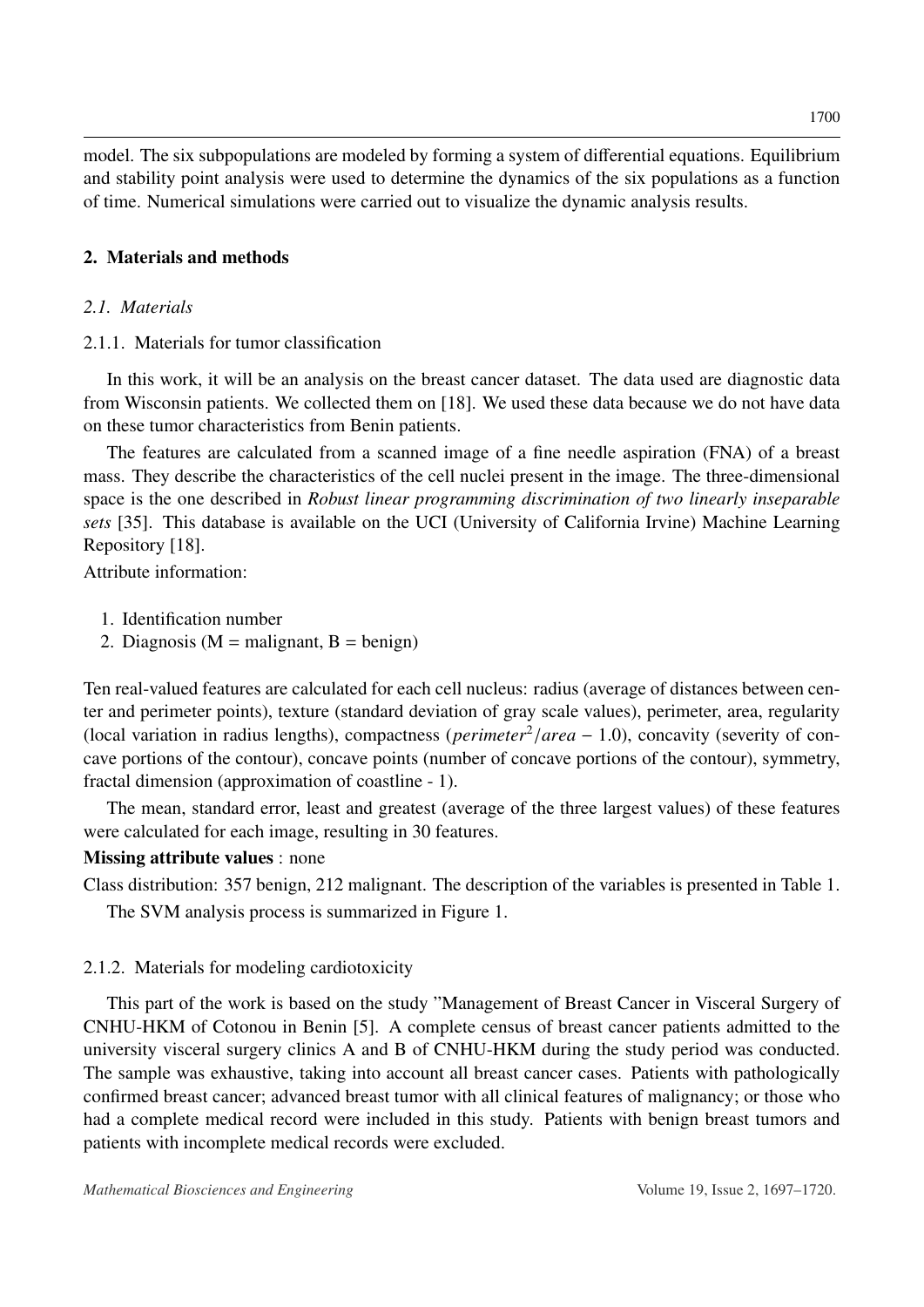<span id="page-4-0"></span>

| <b>Variables</b>               | <b>Description</b>                                                                         |  |
|--------------------------------|--------------------------------------------------------------------------------------------|--|
| <b>Diagnosis</b>               | Diagnosis of breast tissues ( $M =$ malignant, $B =$ benign)                               |  |
| Radius_mean                    | Mean of distances from center to points on the perimeter                                   |  |
| Texture_mean                   | Standard deviation of gray-scale values                                                    |  |
| Perimeter_mean                 | Mean size of the core tumor                                                                |  |
| Area mean                      | Average area of central tumor                                                              |  |
| Smoothness_mean                | Mean of local variation in radius lengths                                                  |  |
| Compactness_mean               | (mean of perimeter <sup>2</sup> )<br>$area-1$ <sup>0</sup>                                 |  |
| Concavity_mean                 | Mean of severity of concave portions of the contour                                        |  |
| Concave points_mean            | Mean of number of concave portions of the contour                                          |  |
| Symmetry_mean                  | Mean of the symmetries with respect to the central tumor                                   |  |
| <b>Fractal_dimension_mean</b>  | Mean for "coastline approximation" - 1                                                     |  |
| <b>Radius</b> se               | Standard error for the mean of distances from center to points on the perimeter            |  |
| <b>Texture</b> se              | Standard error for standard deviation of gray-scale values                                 |  |
| Perimeter_se                   | Standard error for central tumor size                                                      |  |
| Area_se                        | Standard error for central tumor area                                                      |  |
| Smoothness_se                  | Standard error for local variation in radius lengths                                       |  |
| <b>Compactness_se</b>          | Standard error for $\frac{(mean of perimeter^2)}{area-1.0}$                                |  |
| Concavity_se                   | Standard error for severity of concave portions of the contour                             |  |
| Concave points_se              | Standard error for number of concave portions of the contour                               |  |
| Symmetry_se                    | Standard error for symmetry values relative to the central tumor                           |  |
| <b>Fractal_dimension_se</b>    | Standard error for "coastline approximation" - 1                                           |  |
| Radius_worst                   | "Worst" or largest mean value for mean of distances from center to points on the perimeter |  |
| Texture_worst                  | "Worst" or largest mean value for standard deviation of gray-scale values                  |  |
| Perimeter_worst                | "Worst" or largest mean for central tumor size                                             |  |
| Area_worst                     | "Worst" or largest mean value for central tumor area                                       |  |
| <b>Smoothness worst</b>        | "Worst" or largest mean value for local variation in radius lengths                        |  |
| <b>Compactness_worst</b>       | "Worst" or largest mean for $\frac{(mean\ of\ perimeter^2)}{area-1.0}$                     |  |
| Concavity_worst                | "Worst" or largest mean value for severity of concave portions of the contour              |  |
| Concave points_worst           | "Worst" or largest mean value for number of concave portions of the contour                |  |
| Symmetry_worst                 | "Worst" or largest mean value for symmetries with respect to the central tumor             |  |
| <b>Fractal dimension worst</b> | "Worst" or largest mean value for "coastline approximation" - 1                            |  |

Table 1. Description of variables used in SVM.

It is assumed that there were no healthy patients on first arrival at the hospital. At the time of the first medical record, patients are classified into subpopulations of stage 1, stage 2, stage 3 or stage 4. During the treatment process in the hospital, all cancer patients are assumed to receive chemotherapy treatment. Patients will experience changes in the severity of their cancer over time, so each subpopulation will experience changes in numbers. There are patients whose disease worsens, others who recovered (disease free) and others who experienced cardiotoxic effects during chemotherapy. The changes in the population dynamics of these subpopulations are represented in a diagram called the compartment diagram (Figure [2\)](#page-5-1).

The model is constructed from six compartments representing subpopulations of breast cancer patients. Each sub-population is represented by the variables  $A_1$ ,  $A_2$ ,  $B$ ,  $C$ ,  $D$  and  $E$ . Subpopulation  $A_1$ represents patients with stage 1 cancer. Subpopulation  $A_2$  represents patients with stage 2A and 2B cancer. Subpopulation *B* represents patients with stage 3A and 3B cancer. Subpopulation *C* represents patients with stage 4 cancer. Subpopulation *D* represents patients without disease after chemotherapy. In the absence of disease, the cancer is no longer visible on observation. Subpopulation *E* represents cancer patients with cardiotoxicity.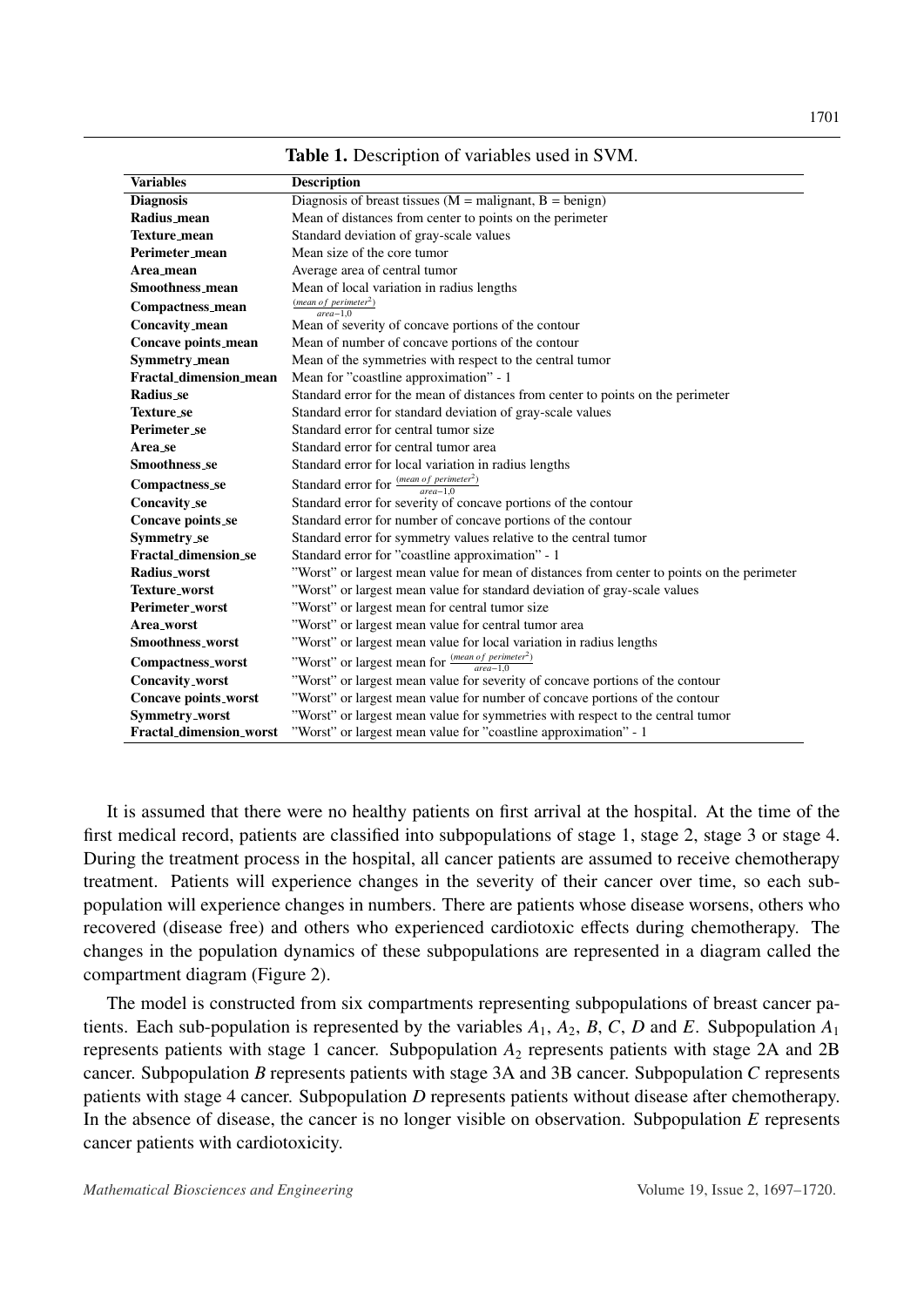<span id="page-5-0"></span>

Figure 1. SVM Process diagram.

### 2.1.3. Methods for modeling cardiotoxicity

The rate of change of each subpopulation is expressed in a system of differential equations as in Eq [2.1.](#page-8-0) Be the set defined by  $\Omega = \{(A_1, A_2, B, C, D, E) | A_1 > 0, A_2 > 0, B > 0, C >$  $0, D > 0, E > 0$ . That is, all solutions satisfy  $(A_1(t), A_2(t), B(t), C(t), D(t), E(t))$  for any *t* if  $(A_1(0), A_2(0), B(0), C(0), D(0), E(0)).$ 

<span id="page-5-1"></span>

Figure 2. Compartment diagram.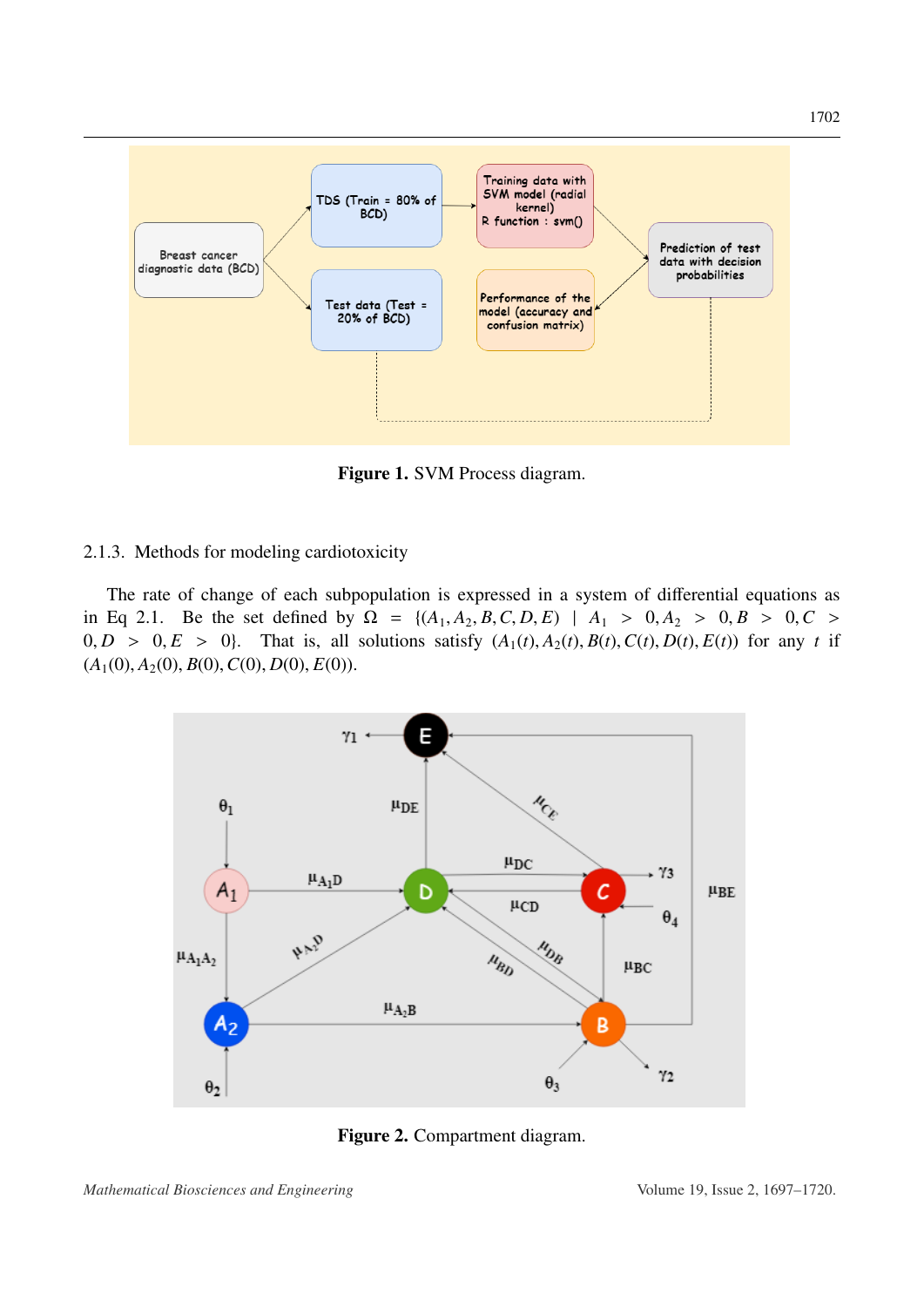### *2.2. Methods*

### 2.2.1. Methods for tumor classification

Before performing the tumor classification, we will first look at the correlation between the variable Diagnosis and the other variables to see which ones are correlated with the latter to refine the model. Then we will have to use the SVM model to perform the classification. The SVM model will allow us to classify into two categories by drawing a hyper plane to separate the two classes.

# SVM model

Consider the pattern classifier, that uses a hyperplane to separate two classes of patterns based on the given examples  $\{(x_i, y_i)\}\$ ,  $i = 1, ..., n$ , where  $(x_i, y_i) \in \mathbb{R}^n \times \{-1, 1\}$ . SVM is a machine learning method<br>that classifies hinary groups by finding and using a class houndary [36]. The training data samples that classifies binary groups by finding and using a class boundary [\[36\]](#page-23-2). The training data samples along the hyper planes near the class boundary are called support vectors, and the margin is the distance between the support vectors and the class boundary hyperplanes. The SVM is based on the concept of decision planes that define decision boundaries. A decision plane is one that separates the assets of objects having different class memberships. SVM is a useful technique for data classification. A classification task usually involves training and testing data. Each instance in the training set contains one "target value" (class label) and several "attributes" (features).

Given a training set of instance label pairs  $(x_i, y_i)$ ,  $i = 1, ..., n$ , where  $(x_i, y_i) \in \mathbb{R}^n \times \{-1, 1\}$ , the SVM using the solution of the following optimization problem: requires the solution of the following optimization problem:

$$
\min_{\vec{w},b} \frac{1}{2} ||\vec{w}||^2 + c \sum_{i=1}^n \epsilon_i
$$

subject to

$$
\begin{cases} y_i(\vec{w}.\phi(x_i) + b > 1 - \epsilon_i \\ \text{for all } 1 \le i \le n, b \in \mathbb{R} \text{ and } \epsilon_i \ge 0 \end{cases}
$$

Here training vectors  $x_i$  are mapped into a higher dimensional space by the function  $\phi$ . Then SVM finds a linear separating hyper plane of the equation  $\vec{w} \cdot \vec{x} + b = 0$ ;  $\vec{w} \in \mathbb{R}^n, b \in \mathbb{R}$  (learns from the training data set and then applies its knowledge to classify the unknown data) with the maximal the training data set and then applies its knowledge to classify the unknown data) with the maximal margin in this higher dimensional space and a penalty parameter of the error term  $\epsilon$ . Furthermore,  $k(x_i, x_j) = \phi(x_i)\phi(x_j)$  is called the kernel function. There are a number of kernels that can be used<br>in SVM models. These include linear polynomial. Padial Basis Function (PBF) and sigmoid. In our in SVM models. These include linear polynomial, Radial Basis Function (RBF) and sigmoid. In our case, we use RBF classifiers  $k(x_i, x_j) = \exp(-\gamma |x_i - x_j|^2)$  from [\[36\]](#page-23-2).<br>The SVM is the maximum margin byper plane that lies in so

The SVM is the maximum margin hyper plane that lies in some space. The original SVM is a linear classifier. For SVMs, using the kernel trick makes the maximum margin hyper plane fit in a feature space. The feature space is a nonlinear map from the original input space, usually of much higher dimensionality than the original input space. In this way, nonlinear SVMs can be created. Support vector machines are an innovative approach to constructing learning machines that minimize the generalization error [\[36\]](#page-23-2). They are constructed by locating a set of planes that separate two or more classes of data. Constructing these planes, the SVM discovers the boundaries between the input classes; the elements of the input data that define these boundaries are called support vectors. The kernel is then modified in a data dependent way by using the obtained support vectors. The modified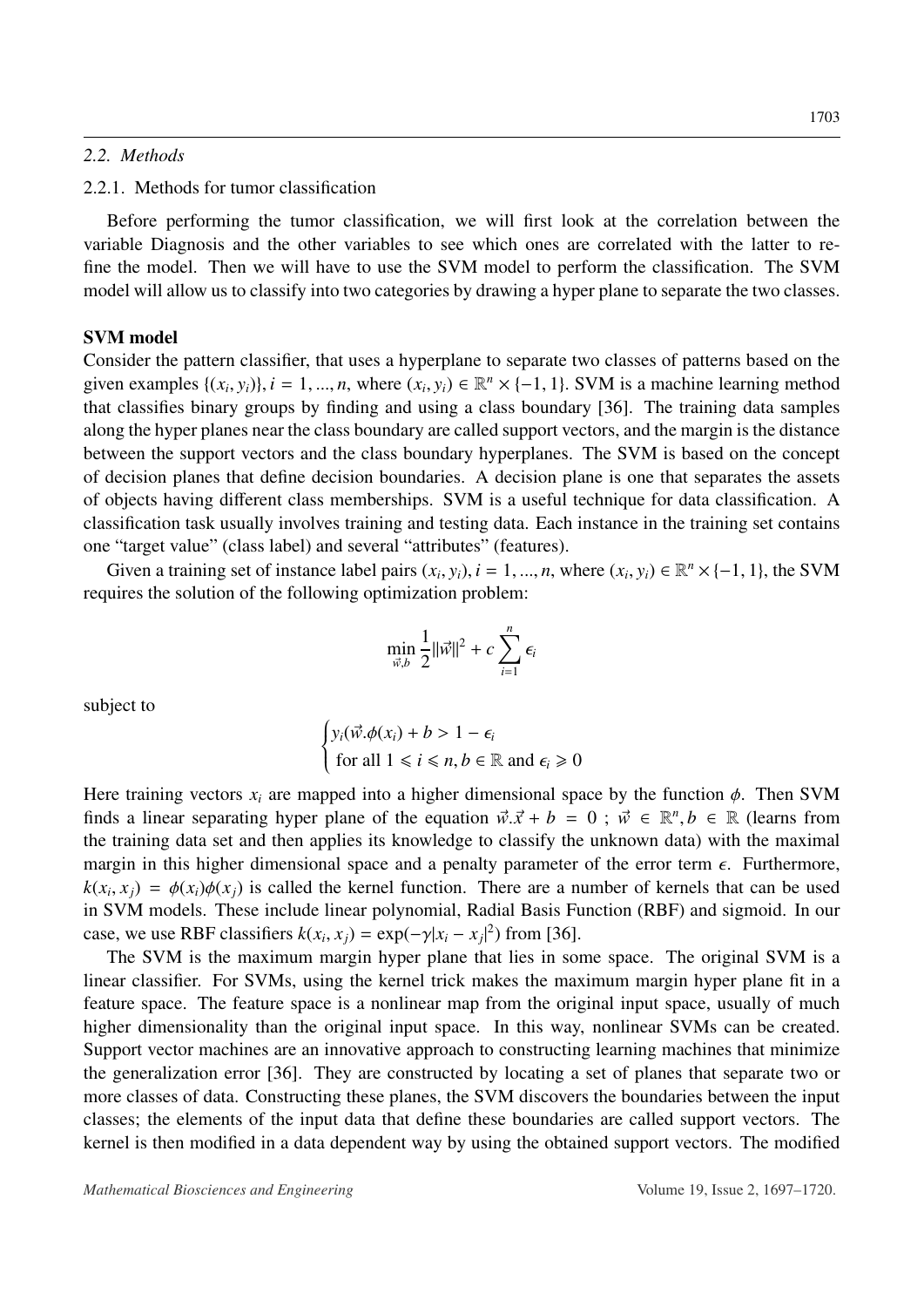kernel is used to get the final classifier.

# Implementation in R software

The package that we used for implementing SVM algorithm in R is e1071. The function used is *svm*(). First, we create the training and testing data sets. The function used is *CreateDataPartition()*. We use 80% for training and 20% for test in our study. Second, we train the model on our training dataset. The target function is *svm()*. Third, we use our trained model to make a prediction based on our testing data. In R, we use te function *predict()*. The function *attr(pred svm, "probabilities")* allows to output the probabilities. To see the performance, we compute the confusion matrix. The main SVM parameters used are in Tables [2,](#page-7-0) [3,](#page-7-1) [4.](#page-7-2)

<span id="page-7-0"></span>

|              | <b>Parameters</b> Description                   | Values                              |
|--------------|-------------------------------------------------|-------------------------------------|
|              | A vector of outcomes                            | Diagnosis variable in patients data |
| <b>Times</b> | The number of partitions to create              |                                     |
| p            | The percentage of data that goes to             | - 0.8                               |
|              | training                                        |                                     |
| list         | Logical – should the results be in a list False |                                     |
|              | (TRUE) or a matrix with the number              |                                     |
|              | of rows equal to $p^*$ length $(y)$ and times   |                                     |
|              | columns                                         |                                     |

Table 2. Description of variables of CreateDataPartition() function.

<span id="page-7-1"></span>

| <b>Parameters</b> | <b>Description</b>                              | <b>Values</b>               |
|-------------------|-------------------------------------------------|-----------------------------|
| train             | The training set as a data.frame                | train_data                  |
| labels            | Class labels of the training set                |                             |
| gamma             | The gamma parameter (if a vector, cross-        | $2^{(-3:3)}$ : default in R |
|                   | over validation is used to choose the best size |                             |
| cost              | The cost parameter (if a vector, cross-over     | $2^{(-3:3)}$ : default in R |
|                   | validation is used to choose the best size      |                             |
| Kernel            | Kernel type                                     | Radial                      |

|  |  | <b>Table 4.</b> Description of variables of predict() function. |  |  |
|--|--|-----------------------------------------------------------------|--|--|
|--|--|-----------------------------------------------------------------|--|--|

<span id="page-7-2"></span>

|                    | <b>Parameters Description</b>                            | <b>Values</b> |
|--------------------|----------------------------------------------------------|---------------|
| Object             | A model object for which prediction is desired           | Test_data     |
| <b>Model</b>       | Model used                                               | sym()         |
| <b>Probability</b> | Allow to show probabilities of prediction of object TRUE |               |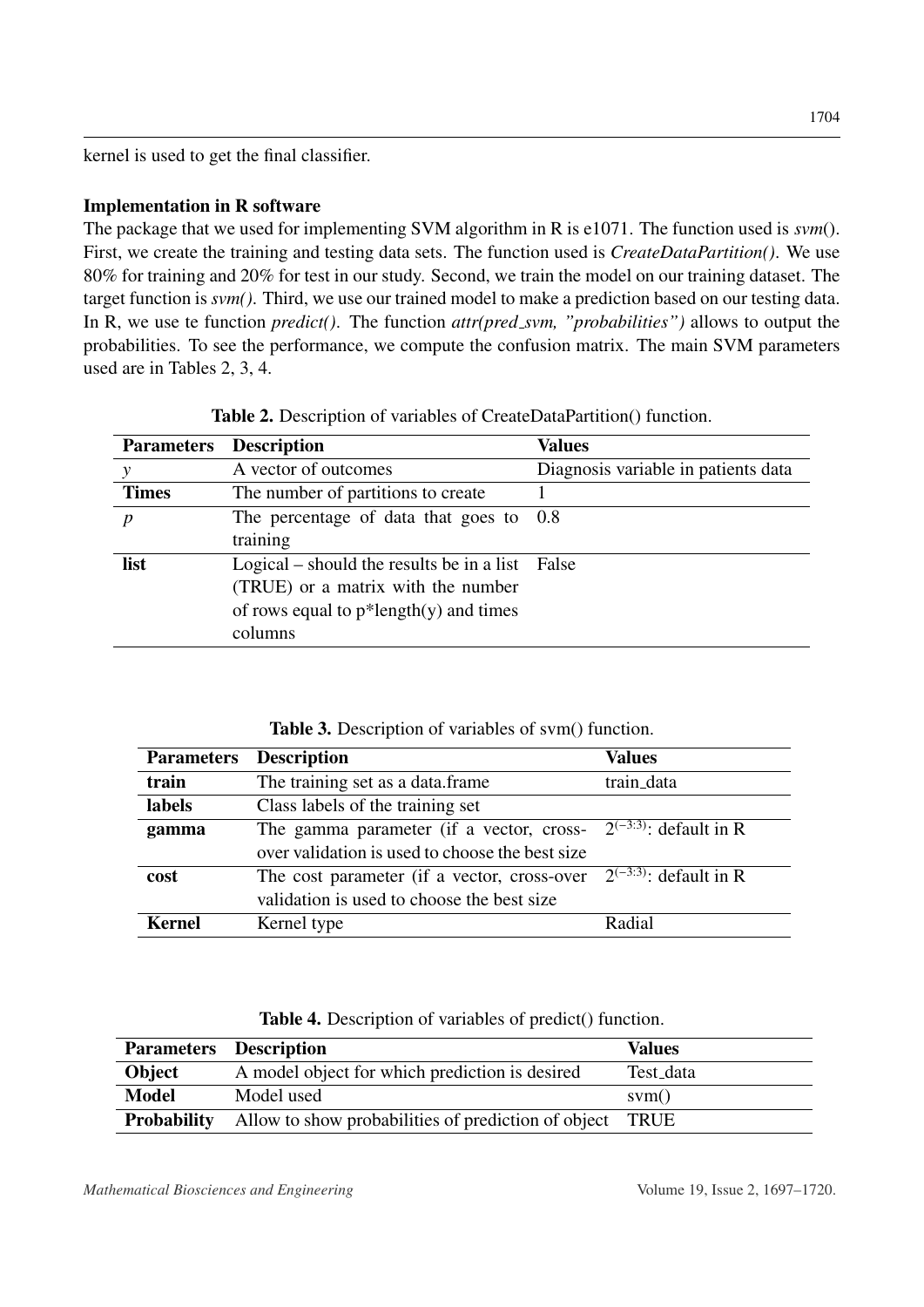<span id="page-8-0"></span>
$$
\begin{cases}\n\frac{dA_1}{dt} &= \theta_1 - \mu_{A_1A_2}A_1 - \mu_{A_1D}A_1 \\
\frac{dA_2}{dt} &= \theta_2 - \mu_{A_2B}A_2 - \mu_{A_2D}A_2 \\
\frac{dB}{dt} &= \theta_3 - \mu_{A_2B}A_2 - \mu_{BC}B - \mu_{BD}B - \mu_{BE}B - \gamma_2B + \mu_{DB}D \\
\frac{dC}{dt} &= \theta_4 + \mu_{BC}B - \mu_{CD}C - \mu_{CE}C - \gamma_3C + \mu_{DC}D \\
\frac{dD}{dt} &= \mu_{A_1D}A_1 + \mu_{A_2D}A_2 + \mu_{BD}B + \mu_{CD}C - \mu_{DC}D - \mu_{DB}D - \mu_{DE}D \\
\frac{dE}{dt} &= \mu_{BE}B + \mu_{CE}C + \mu_{DE}D - \mu_{DB}D - \gamma_1E\n\end{cases}
$$
\n(2.1)

The parameters in Eq  $(2.1)$  are assumed to have positive values and are described in Table [5.](#page-9-0)

Patients who received treatment for the first time and were diagnosed with stage 1 cancer are included in subpopulation  $A_1$  with rate  $\theta_1$ . Patients in subpopulation  $A_1$  who underwent chemotherapy have two possibilities, namely recovery (disease-free) with rate  $\mu_{A_1D}$  or worse with rate  $\mu_{A_1A_2}$ .

Patients whose tumor size already exceeds 2 *cm* but not more than 5 *cm* have been diagnosed with stage 2 cancer and are included in the  $A_2$  subpopulation of  $\theta_2$  rate. Patients in subpopulation  $A_2$  who have undergone chemotherapy have two possibilities, namely recovery (disease free) with rate  $\mu_{A2}$  or worse with rate  $\mu_{A_2B}$ .

The patients who were treated for the first time in the hospital were mostly suffering from stage 3 cancer, so they were grouped in subpopulation *B* with rate  $\theta_3$ . The axillary lymph nodes become increasingly enlarged and the cancer becomes inflammatory. Patients in subpopulation *B* may have died of cancer with a rate of  $\gamma_2$ . Patients in this subpopulation, after undergoing chemotherapy, may become disease free with  $\mu_{BD}$  and may also get worse with  $\mu_{BC}$ . Subpopulation *B* with more intensive chemotherapy than subpopulations  $A_1$  and  $A_2$  may cause cardiotoxicity in patients with  $\mu_{BE}$ .

Patients who are being treated for the first time may also fall into subpopulation *C* because the cancer has metastasized to other parts of the body (distant metastases), such as bone, liver, lung or brain. This is also known as metastatic breast cancer. In this condition, it is unlikely that chemotherapy treatment can cure the cancer, so the rate towards a disease-free state with a rate of  $\mu_{CD}$  is assumed to be the least compared to  $\mu_{A2}$  and  $\mu_{BD}$ . Conversely, the  $\mu_{CE}$  rate towards cardiotoxicity is assumed to be of high value as the patient undergoes very intensive chemotherapy. This subpopulation also experienced cancer death with a  $\gamma_3$  rate.

The absence of disease in subpopulation *D* can be increased in patients in subpopulations  $A_1$ ,  $A_2$ , *B* and *C*. The condition of this disease benefit may last indefinitely or only briefly. If it lasts only for a while, then patients in subpopulation *D* may revert to subpopulations of *B* and *C* with their respective rates of  $\mu_{DB}$  and  $\mu_{DC}$ . A prolonged period of subpopulation *D* may also experience direct cardiotoxicity to a level of  $\mu_{DE}$ . Patients with cardiotoxicity or in subpopulation *E* may experience cardiac death with  $\gamma_1$ .

#### 2.2.2. Object of merging the two methods

The SVM classification will allow decision makers to do better in the diagnosis of breast cancer. With this classification, we can determine if the tumor noticed is malignant or benign. When the tumor is malignant, a pathological examination is done to identify if the cells are cancerous or not. If these cells are identified as cancerous, the stage of cancer is detected and treatment is started. The treatment often used is chemotherapy which is the cause of cardiotoxicity in some patients due to their health history. The analysis of the population dynamics will allow us to understand the effect of this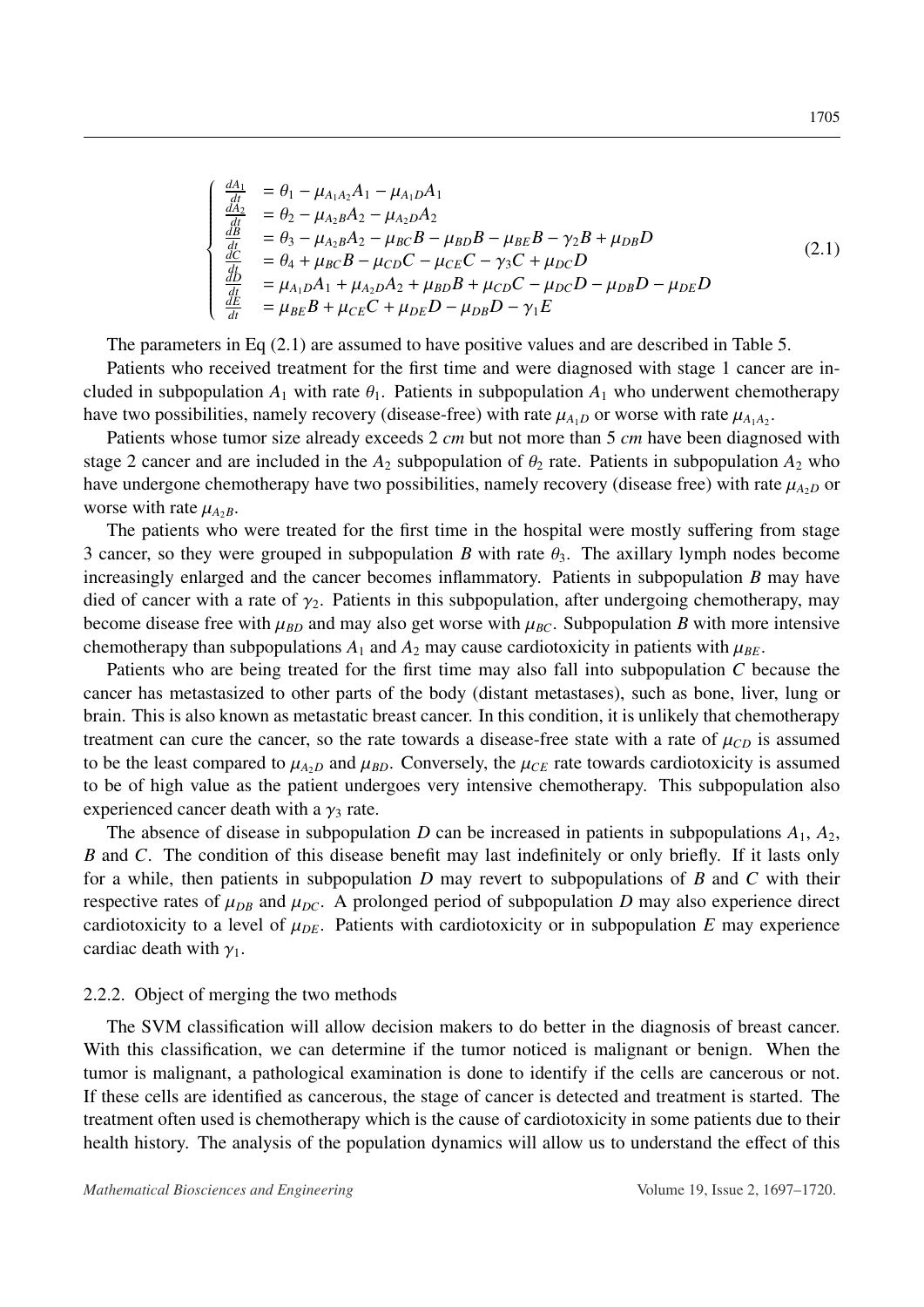chemotherapy on the heart of certain patients. Thus, the screening being negative, the decision makers would take adequate measures so that once the cancer is noticed and the stage of this cancer also, a health check-up would be requested from this patient to identify his history of disease and genetic diseases related to the heart. After this assessment, chemotherapy treatment can be started based on this assessment to avoid cardiotoxic effects that can lead to death.

<span id="page-9-0"></span>

| <b>Parameter</b> | <b>Description</b>                                                      |  |
|------------------|-------------------------------------------------------------------------|--|
| $\theta_1$       | Number of new patients diagnosed with stage 1 cancer                    |  |
| $\theta_2$       | Number of new patients diagnosed with stage 2 cancer                    |  |
| $\theta_3$       | Number of new patients diagnosed with stage 3 cancer                    |  |
| $\theta_4$       | Number of new patients diagnosed with stage 4 cancer                    |  |
| $\mu_{A_1A_2}$   | Passage rate from stage 1 to stage 2 (progressive disease)              |  |
| $\mu_{A_1D}$     | Rate of stage 1 patients who achieve a complete response                |  |
| $\mu_{A_2B}$     | Rate of passage from stage 2 to stage 3 (progressive disease)           |  |
| $\mu_{A_2D}$     | Rate of stage 2 patients who experience a complete response             |  |
| $\mu_{BC}$       | Increased rate of passage from stage 3 to stage 4 (progressive disease) |  |
| $\mu_{BD}$       | Rate of stage 3 patients who achieve a complete response                |  |
| $\mu_{BE}$       | Rate of stage 3 cancer chemotherapy patients who experience cardiotoxic |  |
| $\mu_{CD}$       | Rate of stage 3 patients who experience a complete response             |  |
| $\mu_{CE}$       | Rate of stage 4 cancer chemotherapy patients who experience cardiotoxic |  |
| $\mu_{DB}$       | Rate of disease-free patients who relapse back to stage 3               |  |
| $\mu_{DC}$       | Rate of disease-free patients who relapse back to stage 4               |  |
| $\mu_{DE}$       | Rate of disease-free patients who experience cardiotoxic                |  |
| $\gamma_1$       | Death rate of cardiotoxic patients                                      |  |
| $\gamma_2$       | Death rate of stage 3 cancer patients                                   |  |
| $\gamma_3$       | Death rate of stage 4 cancer patients                                   |  |
|                  |                                                                         |  |

Table 5. Parameters description for cardiotoxicity mathematical modeling.

The purpose of merging these two methods is to make doctors think of creating a system based on the health assessment of the individual. After screening and noticing that the tumor is malignant and the cells of the tumor are cancerous, physicians will be able to prescribe an adequate chemotherapy treatment that will not cause a cardiotoxicity based on the health assessment of the individual. Thus, they will save time.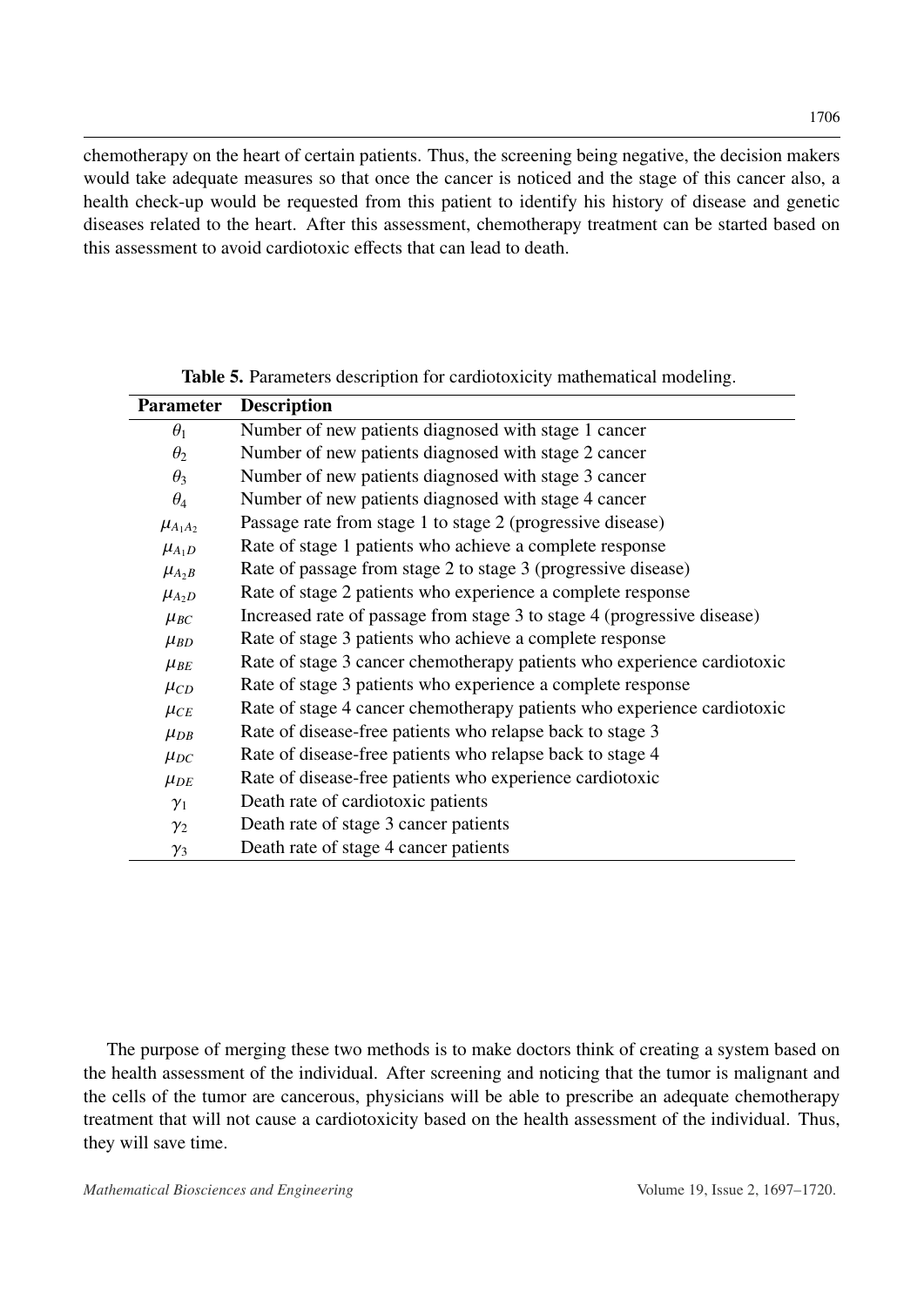# 3. Results

### *3.1. Tumor classification*

<span id="page-10-0"></span>

Figure 3. Correlation matrix.

From the correlation matrix (Figure [3\)](#page-10-0), we notice that some variables are more correlated with the variable Diagnosis than others. We are going to run the learning test with a SVM model which has the particularity to draw a hyperplane that tries to divide the two categories of tumors as well as possible and make the classification possible. First, we did this on all variables and obtained the following results: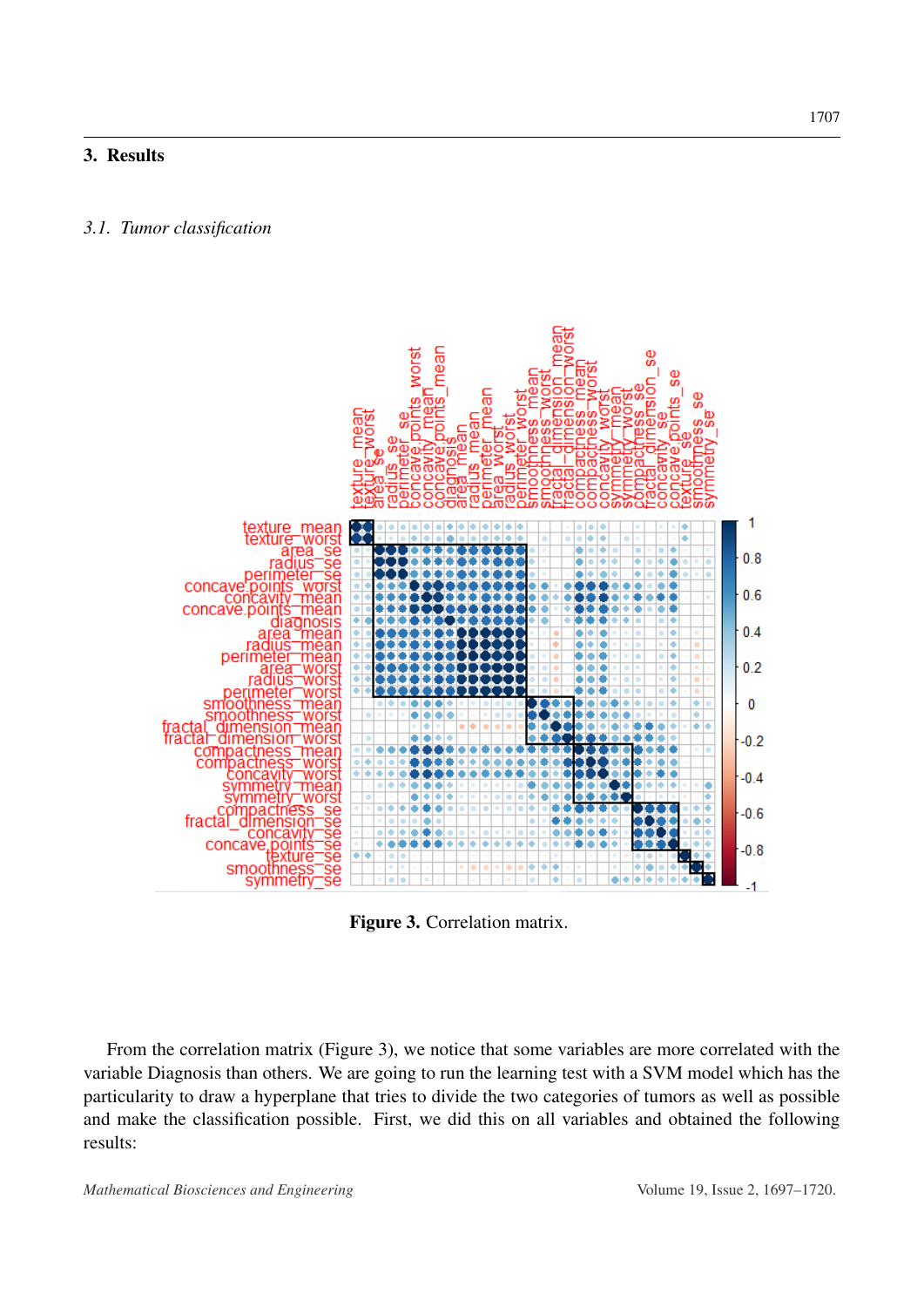```
Confusion Matrix and Statistics
Reference
Prediction B M
B 69 0
M 2 42
Accuracy : 0.9823
95% CI : (0.9375, 0.9978)
No Information Rate : 0.6283
P-Value [Acc > NIR] : <2e-16Sensitivity : 1.0000
Specificity : 0.9718
Pos Pred Value : 0.9545
Neg Pred Value : 1.0000
Prevalence : 0.3717
Detection Rate : 0.3717
Detection Prevalence : 0.3894
Balanced Accuracy : 0.9859
```
We note that the model can make this prediction with a confidence level of 98.23%. A doctor can with the help of the machine predict 98% that the tumor is malignant or benign. Now, let us put ourselves in the position of a doctor who has received a patient and wants to diagnose and has obtained the different characteristics of the tumor. Suppose that he gets the following characteristics: Tumor characteristics 1

M B 0.0016686210 9.983314e-01

In this case, the doctor will be able to tell the patient that her tumor is 99.83% benign and that if she wishes to remove, it will be possible.

Tumor characteristics 2

M B 0.9998388423 1.611577e-04

Thus, in this case, he will be able to tell the patient 99.98% of the time that her tumor is malignant and that she should start treatment.

Tumor characteristics 3

M B 0.5131059859 4.868940e-01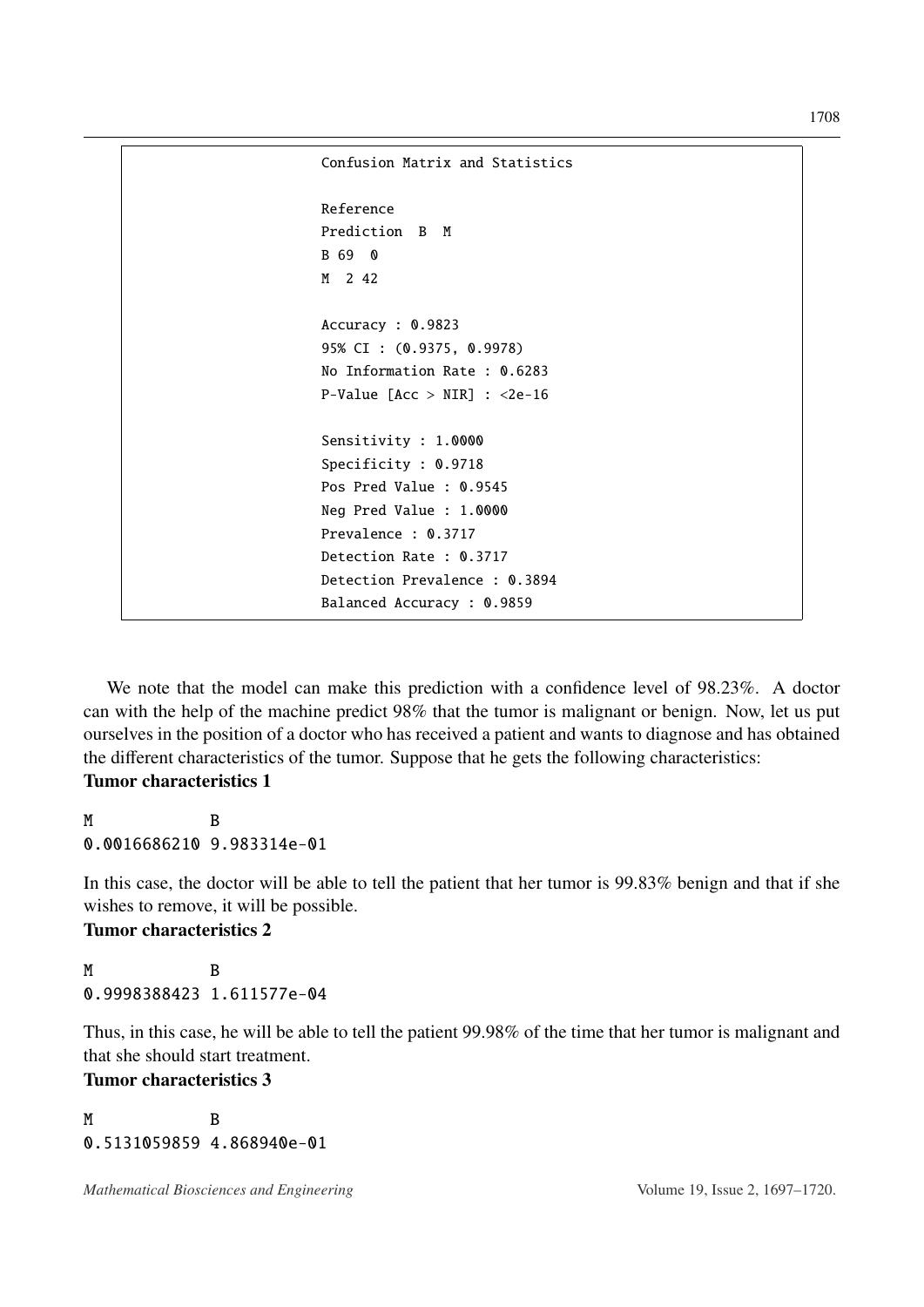In this case, the two probabilities are almost equal. The doctor will not be able to make decisions and refer to other diagnoses.

These cases are rare. With this model, the diagnosis will be made with a saving of time. According to the correlation matrix [3,](#page-10-0) let us try to select the variables that best explain the variable Diagnosis. The results obtained from this model are as follows:

> Confusion Matrix and Statistics Reference Prediction B M B 48 21 M 23 21 Accuracy : 0.6106 95% CI : (0.5144, 0.7009) No Information Rate : 0.6283 P-Value [Acc > NIR] : 0.6889 Sensitivity : 0.5000 Specificity : 0.6761 Pos Pred Value : 0.4773 Neg Pred Value : 0.6957 Prevalence : 0.3717 Detection Rate : 0.1858 Detection Prevalence : 0.3894 Balanced Accuracy : 0.5880 'Positive' Class : M

It can be seen that the percentage accuracy decreases. Thus keeping the variables would increase the accuracy of the model. Therefore it is better to keep the data so that the classification is better. We could also try to do a treatment of these data to look for a way to increase the percentage of accuracy while reducing the number of variables. With the tumor determined to be malignant, we can move on to the second part of the analysis of the effect of chemotherapy on the patient's heart by cancer stage.

# *3.2. Modeling of cardiotoxicity*

The dynamic analysis using the system of Eq [\(2.1\)](#page-8-0) includes the calculation of equilibrium points and stability analysis. The study of equilibrium and stability points were used to determine the dynamics of the six subpopulations over time. In the stability analysis of the equilibrium point, the Routh Hurwitz criterion is used. The Routh Hurwitz criterion determines the conditions for the polynomial roots of the left half plane (LHP) and cannot be used directly to study the stability of discrete time systems. The characteristic equation of this system is :

$$
a_n \lambda^n + a_{n-1} \lambda^{n-1} + a_{n-2} \lambda^{n-2} + \dots + a_1 \lambda + a_0 = 0
$$
 (3.1)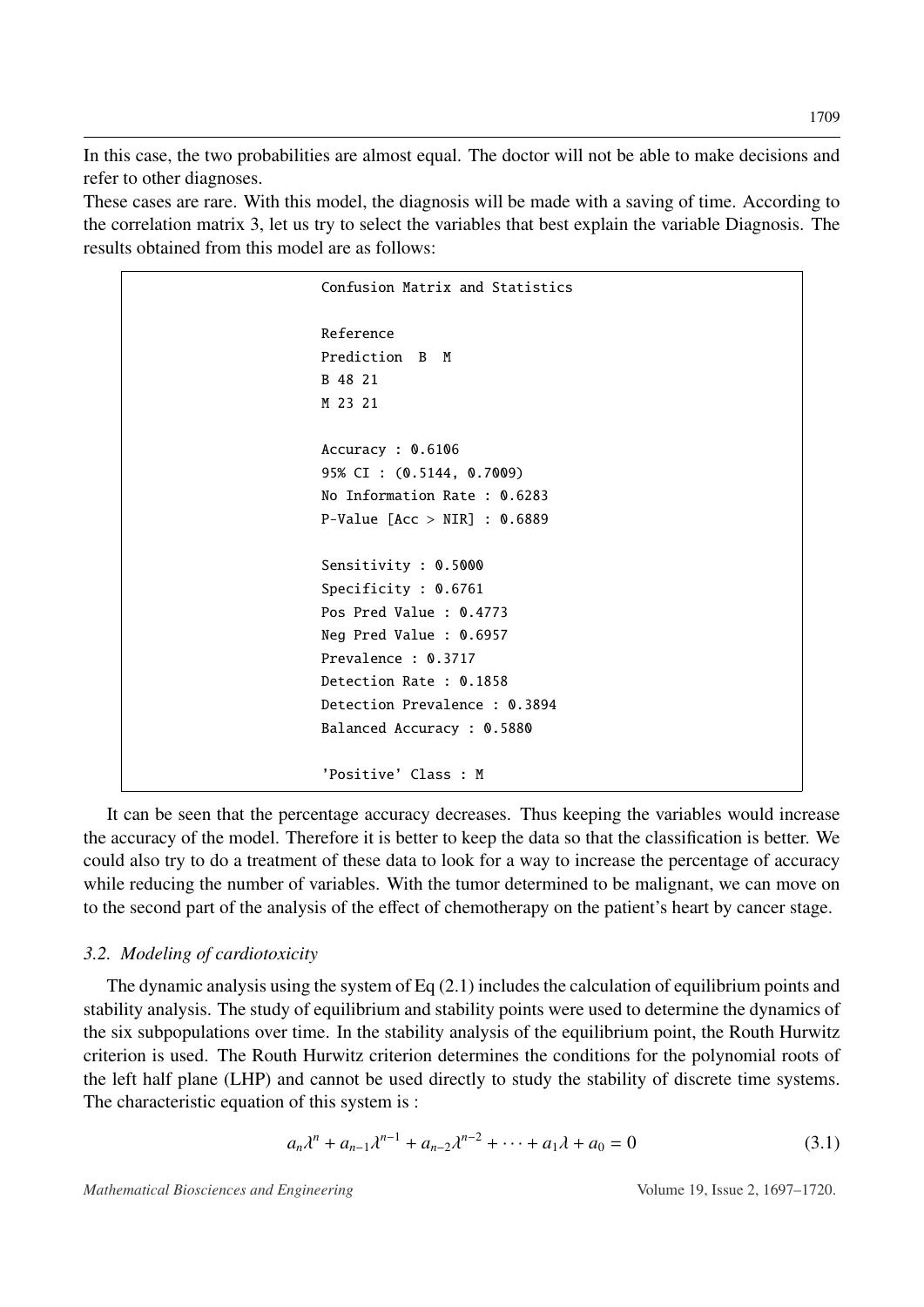For a polynomial of degree *n*, the Rough Hurwitz table is a matrix *C* with  $n + 1$  rows and at least  $\frac{n+1}{2}$ columns.

$$
\begin{bmatrix}\n\lambda^n & C_{1,1} & C_{1,2} & C_{1,3} & \cdots \\
\lambda^{n-1} & C_{2,1} & C_{2,2} & C_{2,3} & \cdots \\
\lambda^{n-2} & C_{3,1} & C_{3,2} & C_{3,3} & \cdots \\
\vdots & \vdots & \vdots & \ddots & \\
\lambda^0 & 0 & 0 & 0 & 0\n\end{bmatrix}
$$
\n(3.2)

The first line of the table, indexed by  $\lambda^n$ , contains the coefficients  $a_n$ ,  $a_{n-2}$ , ... *i.e.*,  $C_{1,j} = a_{n+2-2j}$ .<br>The second row of the table, indexed by  $\lambda^{n-1}$ , contains the coefficients  $a_{n-1}$ ,  $a_{n-1}$ ,  $a_{n$ 

The second row of the table, indexed by  $\lambda^{n-1}$ , contains the coefficients  $a_{n-1}, a_{n-3}, ..., a_0$  i.e.,  $C_{1,j} =$  $a_{n+1-2j}, j = 1, ...$ <br>For the line *i* 

For the line *i*, indexed by  $\lambda^{n-i}$ , the elements satisfy the following recurrent relation:

$$
C_{i+1,j} = \frac{C_{i-1,j+1}C_{i,1} - C_{i-1,1}C_{i,j+1}}{C_{i,1}}
$$
\n(3.3)

Necessary condition: all coefficients are positive or have the same sign. If one of the coefficients is zero or negative, and at least one other coefficient is positive, there is at least one imaginary root with a positive real part.

**Sufficient condition:** the system is stable when all  $C_{i,1}$  in the rough table are positive or of the same sign. If there is a change of sign, the system is unstable.

The second aspect of the Rough Hurwitz criterion is that the real parts of the solutions obtained must all be less than 0.

**Theorem:** The equilibrium point  $X^* = (X_1^*)$  $i<sub>1</sub><sup>*</sup>, X<sub>2</sub><sup>*</sup>$  $x_2^*,...x_n^*$  is said to be asymptotically stable if the real parts of the eigenvalues are strictly negative.

 $\sqrt{ }$ 

*X*<sup>\*</sup> asymptotically stable  $\Leftrightarrow$  *Re*( $\lambda_i$ ) < 0  $\forall i$ .

Equilibrium point: Assume that:

$$
\frac{dA_1}{dt} = 0
$$
\n
$$
\frac{dA_2}{dt} = 0
$$
\n
$$
\frac{dE}{dt} = 0
$$
\n
$$
\frac{dE}{dt} = 0
$$
\n(3.4)\n
$$
\frac{dE}{dt} = 0
$$

It is assumed that the equilibrium point exists. From the system of equations, we obtain an equilibrium point, which is (*A* ∗ 1 , *A* ∗  $x_2^*, B^*, C^*, D^*, E^*$ , with  $A_1^*$ <sup>\*</sup><sub>1</sub></sub>,  $A_2^*$  $x_2^*, B^*, C^*, D^*$  and  $E^*$  given in the equations below. To<br>spondence table (Table 6) has been made to shorten obtain the equilibrium point, the following correspondence table (Table [6\)](#page-14-0) has been made to shorten the parameters.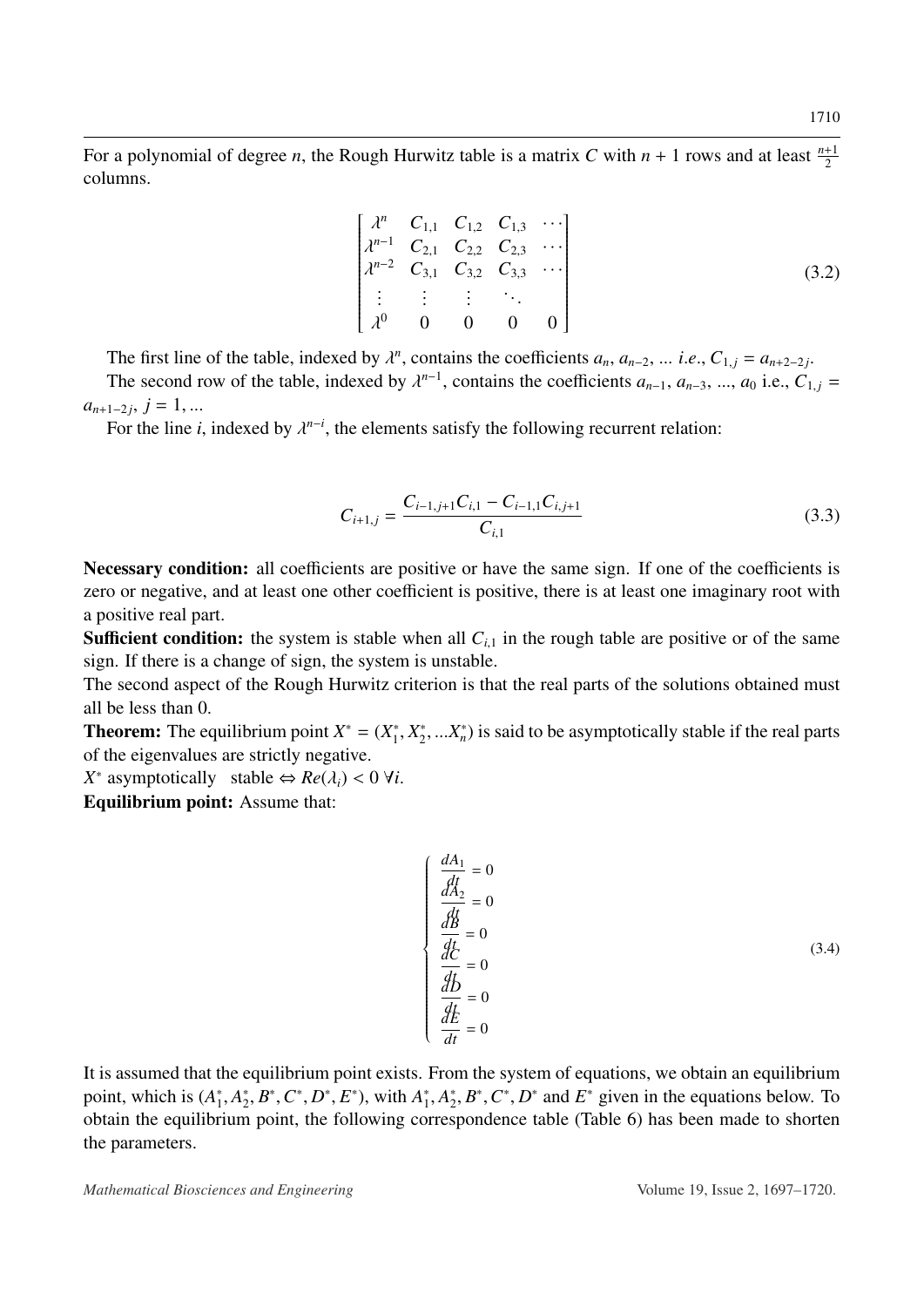| Parameter               | Correspondence    |
|-------------------------|-------------------|
| $\mu_{A_1A_2}$          | $\mathfrak a$     |
| $\mu_{A_1D}$            | $\boldsymbol{b}$  |
| $\mu_{A_2B}$            | $\mathcal{C}_{0}$ |
| $\mu_{A_2D}$            | $\overline{d}$    |
| $\mu_{BC}$              | $\boldsymbol{e}$  |
| $\mu_{BD}$              | $\boldsymbol{f}$  |
| $\mu_{BE}$              | g                 |
| $\mu_{CD}$              | $\boldsymbol{h}$  |
| $\mu_{CE}$              | $\dot{i}$         |
| $\mu_{DB}$              | j                 |
| $\mu_{DC}$              | $\boldsymbol{k}$  |
| $\mu_{DE}$              | $\mathfrak l$     |
| $a + b$                 | k1                |
| $c + d$                 | k2                |
| $e + f + g + \gamma_2$  | k <sub>3</sub>    |
| $h + i + \gamma_3$      | k4                |
| $k+j+l$                 | $k$ 5             |
| $\gamma_1$              | k6                |
| $rac{c}{k^2}$           | $\mathfrak{m}$    |
| $rac{b}{k1}$            | $\boldsymbol{n}$  |
| $rac{d}{k}$             | $\boldsymbol{o}$  |
| $-\theta_3 + m\theta_2$ | $\boldsymbol{S}$  |
| $-n\theta_1 - \omega_2$ | $\boldsymbol{t}$  |

<span id="page-14-0"></span>Table 6. Parameters correspondences.

After various calculations, we obtain the equilibrium point:

$$
\begin{cases}\nA_{1}^{*} = \frac{\theta_{1}}{k1} \\
A_{2}^{*} = \frac{\theta_{2}}{k2} \\
B^{*} = -\frac{h \times k \times s - j \times k4 \times t - k4 \times k5 \times s + h \times j \times \theta_{4}}{f \times j \times k4 + h \times k \times k3 - k3 \times k4 \times k5 + h \times j \times e} \\
C^{*} = \frac{f' \times k \times s + k \times k3 \times t + f \times j \times \theta_{4} - k3 \times k5 \times \theta_{4} + j \times t \times e + k5 \times s \times e}{f \times j \times k4 + h \times k \times k3 - k3 \times k4 \times k5 + h \times j \times e} \\
D^{*} = \frac{f \times k4 \times s + k3 \times k4 \times t - h \times k3 \times \theta_{4} + h \times s \times e}{f \times j \times k4 + h \times k \times k3 - k3 \times k4 \times k5 + h \times j \times e} \\
E^{*} = \frac{h \times l \times s \times e + i \times j \times t \times e + i \times k5 \times s \times e + f \times i \times k \times s - g \times h \times k \times s + f \times l \times k4 \times s}{k6 \times (f \times j \times k4 + h \times k \times k3 - k3 \times k4 \times k5 + h \times j \times e)} \\
+ \frac{g \times j \times k4 \times t + i \times k \times k3 \times t + g \times k4 \times k5 \times s + l \times k3 \times k4 \times k5 + h \times j \times e}{k6 \times (f \times j \times k4 + h \times k \times k3 - k3 \times k4 \times k5 + h \times j \times e} \\
-\frac{h \times l \times k3 \times \theta_{4} - i \times k3 \times k5 \times \theta_{4}}{k6 \times (f \times j \times k4 + h \times k \times k3 - k3 \times k4 \times k5 + h \times j \times e} \\
\end{cases} (3.5)
$$

*Mathematical Biosciences and Engineering* Volume 19, Issue 2, 1697–1720.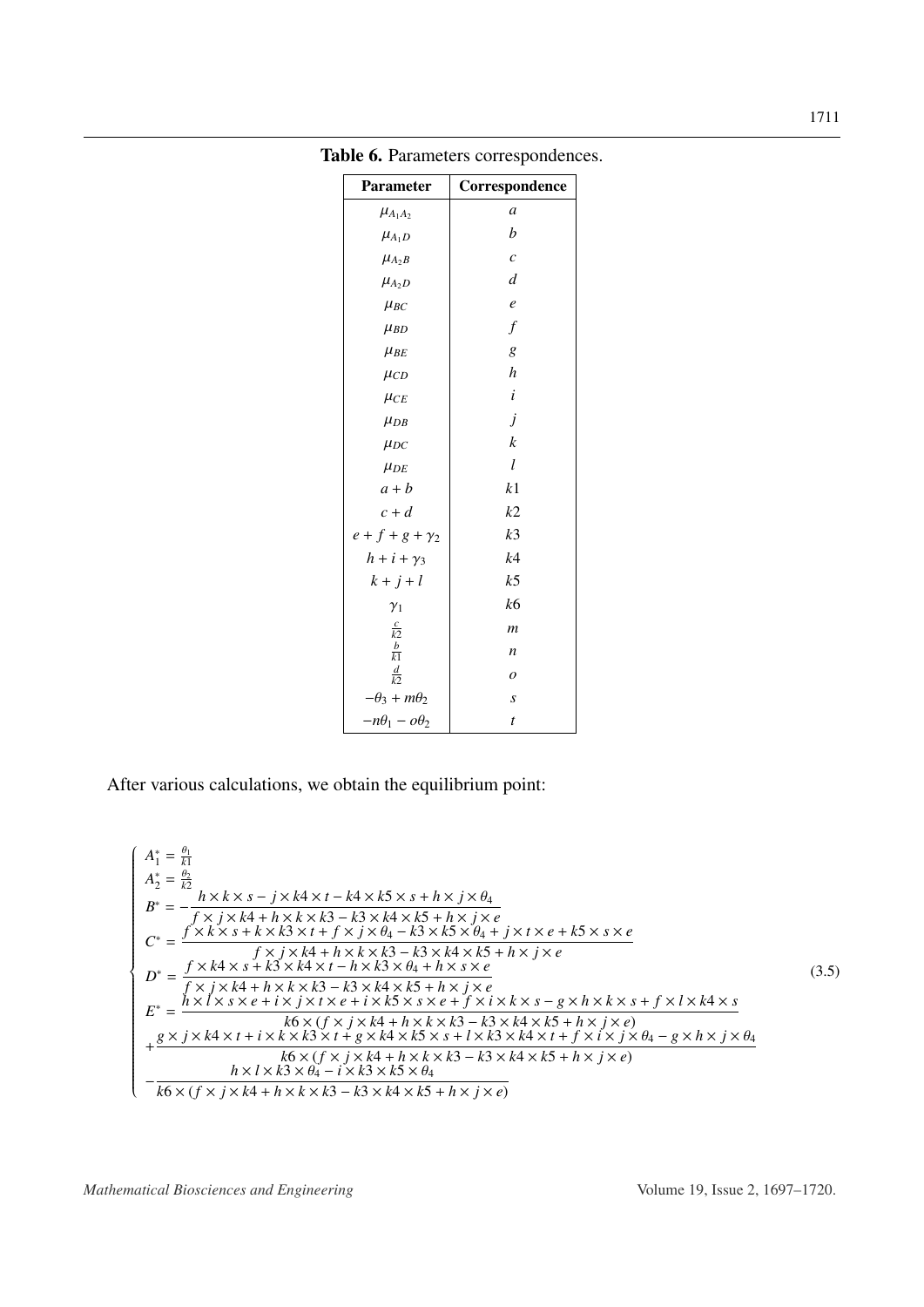### **Stability**

Next, we look for the stability of the equilibrium point. To determine the stability of the equilibrium point, the equation is first given in matrix form.

$$
\mathcal{F} = \mathcal{KG} + \Theta \tag{3.6}
$$

With :

$$
\mathcal{F} = \begin{bmatrix} A_1 \\ A_2 \\ B \\ C \\ D \\ E \end{bmatrix}; \ \mathcal{K} = \begin{bmatrix} -k1 & 0 & 0 & 0 & 0 & 0 \\ 0 & -k2 & 0 & 0 & 0 & 0 \\ 0 & -\mu_{A_2B} & k3 & 0 & \mu_{DB} & 0 \\ 0 & 0 & \mu_{BC} & -k4 & \mu_{DC} & 0 \\ \mu_{A_1D} & \mu_{A_2D} & \mu_{BD} & \mu_{CD} & -k5 & 0 \\ 0 & 0 & \mu_{BE} & \mu_{CE} & \mu_{DE} & -k6 \end{bmatrix}; \ \mathcal{G} = \begin{bmatrix} A_1 \\ A_2 \\ B \\ C \\ C \\ D \\ E \end{bmatrix} \text{ and } \Theta = \begin{bmatrix} \theta_1 \\ \theta_2 \\ \theta_3 \\ \theta_4 \\ 0 \\ 0 \end{bmatrix}
$$

$$
\begin{bmatrix} \dot{A}_1 \\ \dot{A}_2 \\ \dot{B} \\ \dot{C} \\ \dot{D} \\ \dot{E} \end{bmatrix} = \begin{bmatrix} -k1 & 0 & 0 & 0 & 0 & 0 \\ 0 & -k2 & 0 & 0 & 0 & 0 \\ 0 & -\mu_{A_2B} & k3 & 0 & \mu_{DB} & 0 \\ 0 & 0 & \mu_{BC} & -k4 & \mu_{DC} & 0 \\ 0 & 0 & \mu_{BC} & -k4 & \mu_{DC} & 0 \\ 0 & 0 & \mu_{BE} & \mu_{CD} & -k5 & 0 \\ 0 & 0 & \mu_{BE} & \mu_{CE} & \mu_{DE} & -k6 \end{bmatrix} \begin{bmatrix} A_1 \\ A_2 \\ B \\ B \\ C \\ D \\ E \end{bmatrix} + \begin{bmatrix} \theta_1 \\ \theta_2 \\ \theta_3 \\ \theta_4 \\ 0 \\ 0 \\ 0 \end{bmatrix}
$$
 (3.7)

We will use the Rough-Hurwitz criterion to determine the stability of the system. The matrix  $\mathcal K$  is a matrix of coefficients. The characteristic equation is calculated using  $det(\mathcal{K} - \lambda I)$ . We have:

$$
\begin{vmatrix} -k1 - \lambda & 0 & 0 & 0 & 0 & 0 \\ 0 & -k2 - \lambda & 0 & 0 & 0 & 0 \\ 0 & -\mu_{A_2B} & k3 - \lambda & 0 & \mu_{DB} & 0 \\ 0 & 0 & \mu_{BC} & -k4 - \lambda & \mu_{DC} & 0 \\ \mu_{A_1D} & \mu_{A_2D} & \mu_{BD} & \mu_{CD} & -k5 - \lambda & 0 \\ 0 & 0 & \mu_{BE} & \mu_{CE} & \mu_{DE} & -k6 - \lambda \end{vmatrix}
$$
 (3.8)

The resulting polynomial is tabulated as follows (Table [7\)](#page-16-0):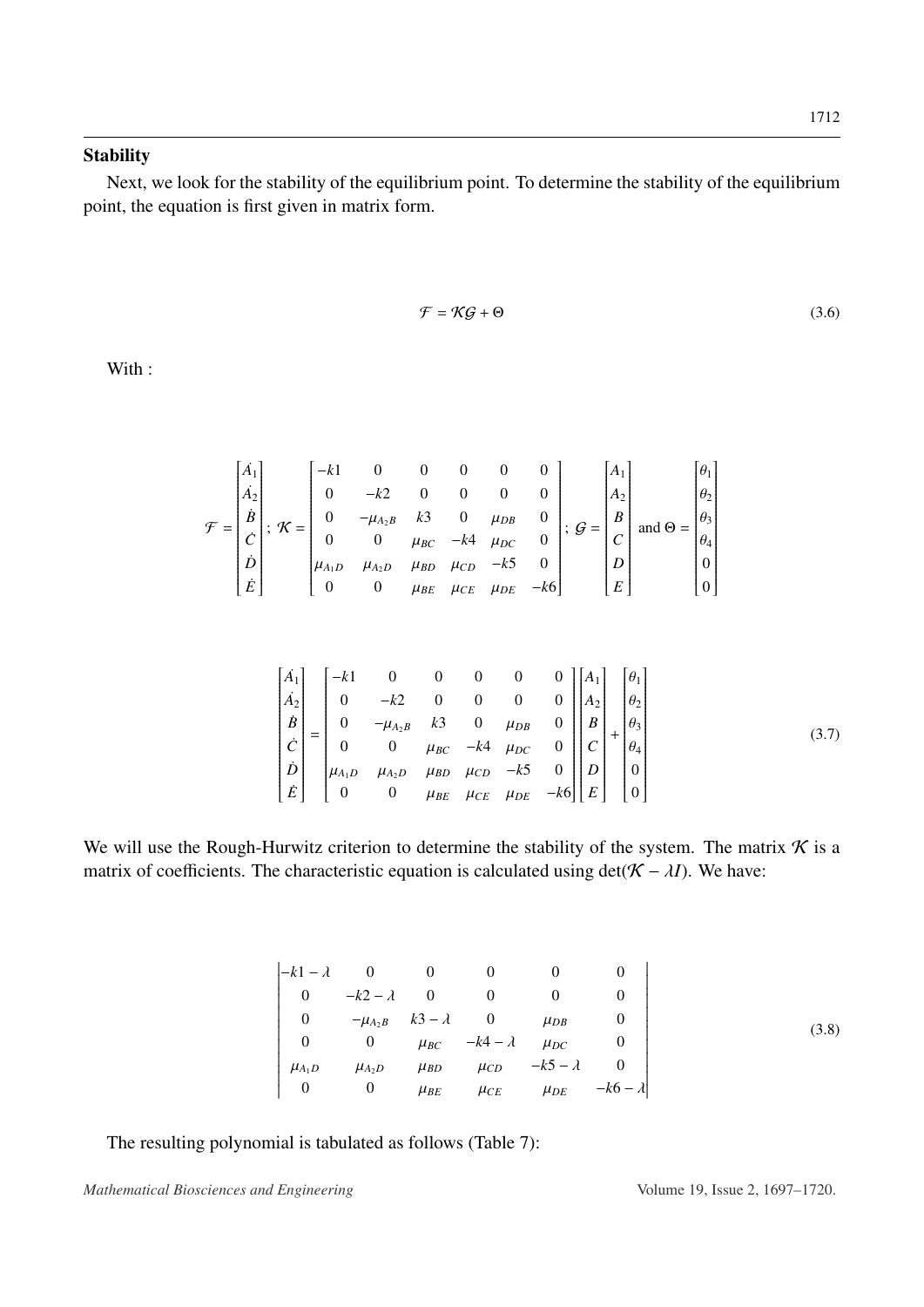<span id="page-16-0"></span>

| <b>Monomes</b> | <b>Coefficients</b>                                                                                                                                                                                                                                                                                                                                                                                                                                                                                                                                                                                                                                                                                  | <b>Separator</b> |
|----------------|------------------------------------------------------------------------------------------------------------------------------------------------------------------------------------------------------------------------------------------------------------------------------------------------------------------------------------------------------------------------------------------------------------------------------------------------------------------------------------------------------------------------------------------------------------------------------------------------------------------------------------------------------------------------------------------------------|------------------|
| $\lambda^6$    | 1                                                                                                                                                                                                                                                                                                                                                                                                                                                                                                                                                                                                                                                                                                    | $^{+}$           |
| $\lambda^5$    | $k1 + k2 + k3 + k4 + k5 + k6$                                                                                                                                                                                                                                                                                                                                                                                                                                                                                                                                                                                                                                                                        | $\pm$            |
| $\lambda^4$    | $-\mu_{BD} \times \mu_{DB} - \mu_{CD} \times \mu_{DC} + k1 \times k2 + k3 \times k4 + k3 \times k5 + k3 \times k6 + k4 \times k5 + k4 \times k6 + k5 \times k$<br>$k6 + (k1 + k2) \times (k3 + k4 + k5 + k6)$                                                                                                                                                                                                                                                                                                                                                                                                                                                                                        | $^{+}$           |
| $\lambda^3$    | $(k1+k2)\times(-\mu_{BD}\times\mu_{DB}-\mu_{CD}\times\mu_{DC}+k3\times k4+k3\times k5+k3\times k6+k4\times k5+k4\times k6+k5\times$<br>$k6 + k1 \times k2 \times (k3 + k4 + k5 + k6) - \mu_{BC} \times \mu_{CD} \times \mu_{DB} - \mu_{BD} \times \mu_{DB} \times k4 - \mu_{BD} \times \mu_{DB} \times k6 -$<br>$\mu_{CD} \times \mu_{DC} \times k3 - \mu_{CD} \times \mu_{DC} \times k6 + k3 \times k4 \times k5 + k3 \times k4 \times k6 + k3 \times k5 \times k6 + k4 \times k5 \times k6$                                                                                                                                                                                                        |                  |
| $\lambda^2$    | $(k1 + k2) \times (\mu_{BC} \times \mu_{CD} \times \mu_{DB} + \mu_{BD} \times \mu_{DB} \times k4 + \mu_{BD} \times \mu_{DB} \times k6 + \mu_{CD} \times \mu_{DC} \times k3 + \mu_{CD} \times$<br>$\mu_{DC} \times k6 - k3 \times k4 \times k5 - k3 \times k4 \times k6 - k3 \times k5 \times k6 - k4 \times k5 \times k6 - k1 \times k2 \times (-\mu_{BD} \times$<br>$\mu_{DB}$ – $\mu_{CD}$ × $\mu_{DC}$ + $k3 \times k4$ + $k3 \times k5$ + $k3 \times k6$ + $k4 \times k5$ + $k4 \times k6$ + $k5 \times k6$ + $\mu_{BC}$ × $\mu_{CD}$ ×<br>$\mu_{DB} \times k6 + \mu_{BD} \times \mu_{DB} \times k4 \times k6 + \mu_{CD} \times \mu_{DC} \times k3 \times k6 - k3 \times k4 \times k5 \times k6$ |                  |
| $\lambda^1$    | $(k1 + k2) \times (\mu_{BC} \times \mu_{CD} \times \mu_{DB} \times k6 + \mu_{BD} \times \mu_{DB} \times k4 \times k6 + \mu_{CD} \times \mu_{DC} \times k3 \times k6 - k3 \times k4 \times k6$<br>$k$ 5 $\times$ k6) + k1 $\times$ k2 $\times$ ( $\mu_{BC}$ $\times$ $\mu_{CD}$ $\times$ $\mu_{DB}$ $\times$ $\mu_{DB}$ $\times$ k4 + $\mu_{BD}$ $\times$ $\mu_{DB}$ $\times$ k6 + $\mu_{CD}$ $\times$ $\mu_{DC}$ $\times$<br>$k3 + \mu_{CD} \times \mu_{DC} \times k6 - k3 \times k4 \times k5 - k3 \times k4 \times k6 - k3 \times k5 \times k6 - k4 \times k5 \times k6)$                                                                                                                          |                  |
| $\lambda^0$    | $k1 \times k2 \times (\mu_{BC} \times \mu_{CD} \times \mu_{DB} \times k6 + \mu_{BD} \times \mu_{DB} \times k4 \times k6 + \mu_{CD} \times \mu_{DC} \times k3 \times k6 - k3 \times k4 \times k5 \times k6)$                                                                                                                                                                                                                                                                                                                                                                                                                                                                                          |                  |

Table 7. Resulting characteristic polynomial.

We will use the second aspect of the Rough Hurwitz criterion which is that the real parts of the eigenvalues of  $K$  are all less than 0. Thus, we set this obtained polynomial equal to 0 and determine the eigenvalues

$$
\det(\mathcal{K} - \lambda I) = 0 \tag{3.9}
$$

We noticed after calculation that the real part of the eigenvalues is always less than 0. We deduce that the system is stable.

### 4. Numerical simulations

In this section, we verify the results of the analysis with numerical simulations. We performed them using the values in Table [8.](#page-17-0)

Based on these parameters, we obtained the following equilibrium point:  $A_1^* = 14.15$ ,  $A_2^* = 32.77$ ,  $B^* = 21.47$   $C^* = 34.07$   $D^* = 37.09$   $F^* = 69.48$  We will run the simulations with the initial values:  $A_2(0) =$ 21.47,  $C^* = 34.07$ ,  $D^* = 37.09$ ,  $E^* = 69.48$ . We will run the simulations with the initial values:  $A_1(0) = 20$ ,  $A_2(0) = 14$ ,  $B(0) = 30$ ,  $C(0) = 20$ ,  $D(0) = 10$ ,  $E(0) = 10$  $20, A_2(0) = 14, B(0) = 30, C(0) = 20, D(0) = 10, E(0) = 10.$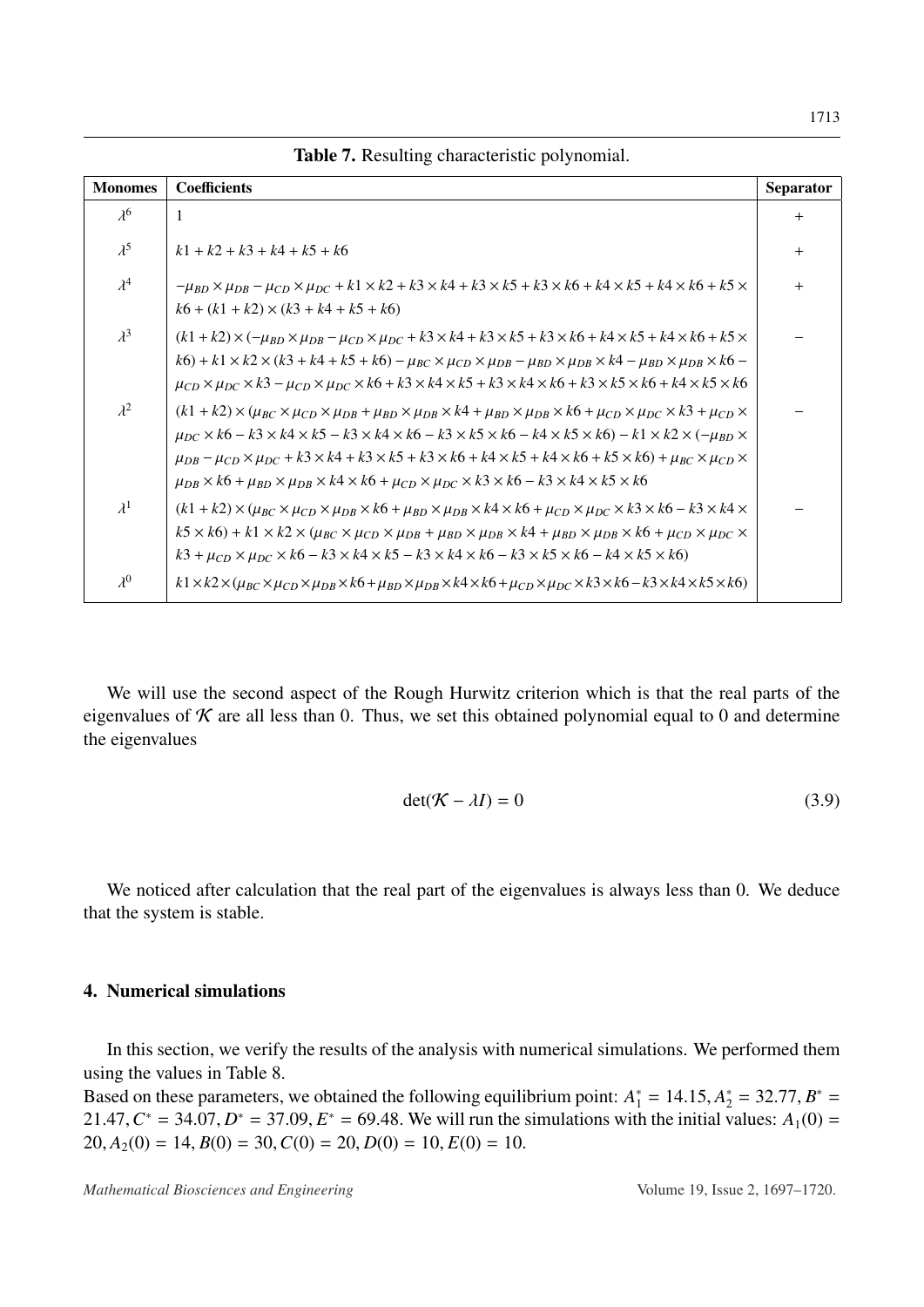<span id="page-17-0"></span>

| <b>Table 8.</b> Parameters values. |         |                   |
|------------------------------------|---------|-------------------|
| Parameter                          | Values  | <b>Sources</b>    |
| $\theta_1$                         | 15      | [5]               |
| $\theta_2$                         | 39      | $\lceil 5 \rceil$ |
| $\theta_3$                         | 43      | $\lceil 5 \rceil$ |
| $\theta_4$                         | 12      | $\lceil 5 \rceil$ |
| $\mu_{A_1A_2}$                     | 0.46    | Assumed           |
| $\mu_{A_1D}$                       | 0.60    | Assumed           |
| $\mu_{A_2B}$                       | 0.56    | [34]              |
| $\mu_{A_2D}$                       | 0.63    | [34]              |
| $\mu_{BC}$                         | 0.62    | [34]              |
| $\mu_{BD}$                         | 0.35    | [34]              |
| $\mu_{BE}$                         | 0.30    | $[34]$            |
| $\mu_{CD}$                         | 0.10    | $[34]$            |
| $\mu_{CE}$                         | 0.30    | [34]              |
| $\mu_{DB}$                         | 0.36    | [34]              |
| $\mu_{DC}$                         | 0.42    | [34]              |
| $\mu_{DE}$                         | 0.30    | $[34]$            |
| $\gamma_1$                         | 0.4     | $[34]$            |
| $\gamma_2$                         | $0.5\,$ | [34]              |
| $\gamma_3$                         | 0.8     | [34]              |

<span id="page-17-1"></span>

Figure 4. Simulation of the model with initial values.

Figure [4](#page-17-1) shows that the steady state conditions occur from the 12th time period. The stage 1 subpopulation of the initial condition with 20 patients dropped to 14 patients in the steady state conditions.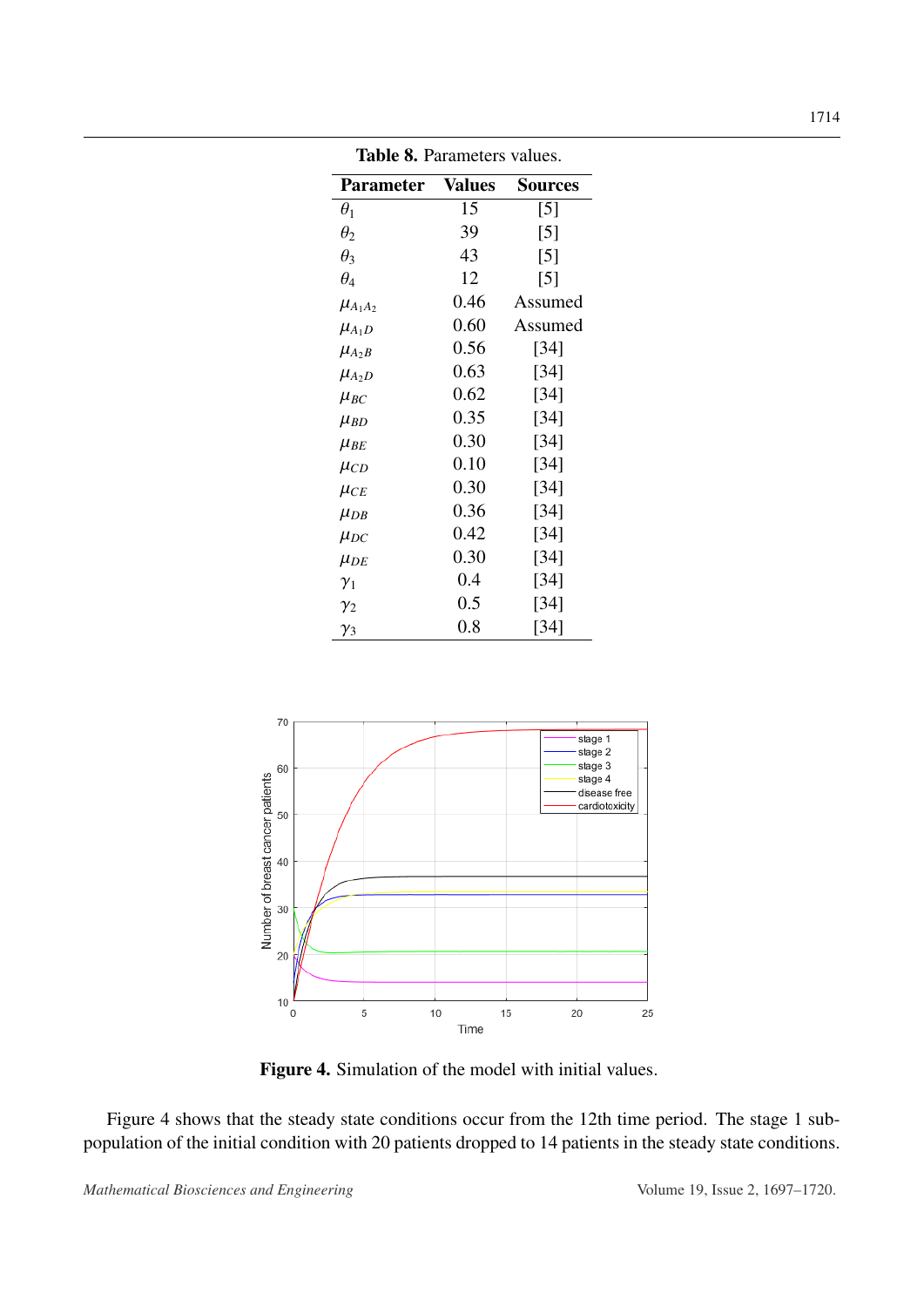<span id="page-18-0"></span>

Figure 5. Simulation of the model with  $\mu_{DB} = 0.1$  et  $\mu_{DC} = 0.1$ .

The stage 2 subpopulation of the initial condition with 14 patients rose to 33 patients in the steady state conditions. Similarly, the stage 3 subpopulation of the original condition with 30 patients dropped to 22 in the steady state. The stage 4 subpopulation increased from 20 to 37 and the disease-free subpopulation from 10 to 37 under steady state conditions. The cardiotoxic subpopulation experienced a significant increase in the initial number of 10 patients, rising dramatically to 69 patients under steady state conditions. The results of this simulation are considered as the initial simulation.

For the second simulation, we will try to lower the relapse rates at stages 3 and 4  $\mu_{DB}$ ,  $\mu_{DC}$ .

It can be seen from Figure [5](#page-18-0) that the cardiotoxic sub-population is increasing as well as the cured sub-population. The results show that the disease-free sub-populations increased significantly by 76 patients. Although it managed to add people who recovered, the cardiotoxic subpopulation also increased significantly. The cardiotoxic sub-population reached 89 patients in stable condition. The subpopulations of patients in stages 1 and 2 are relatively identical to the initial simulation. The subpopulations of stage 3 and 4 patients decreased by 4 and 9 respectively.

Let's try to lower the cardiotoxicity rates  $\mu_{BE}$ ,  $\mu_{CE}$  and  $\mu_{DE}$  to 0.1.

Figure [6](#page-19-0) shows that the cardiotoxic population decreases significantly to 31 patients. Another positive feature observed is that the disease-free population increased slightly to 49 patients. For the stage 3 sub-population, it has increased slightly from the initial simulation, and the stage 4 sub-population has also increased to 49 patients. For the other sub-populations, it is relatively the same as in the initial simulation.

### 5. Discussion

The principal target of this study is to use machine learning techniques and mathematical modeling for decision-making regarding breast cancer.

In the results, we noticed that using a SVM model, we obtain the probabilities allowing the attending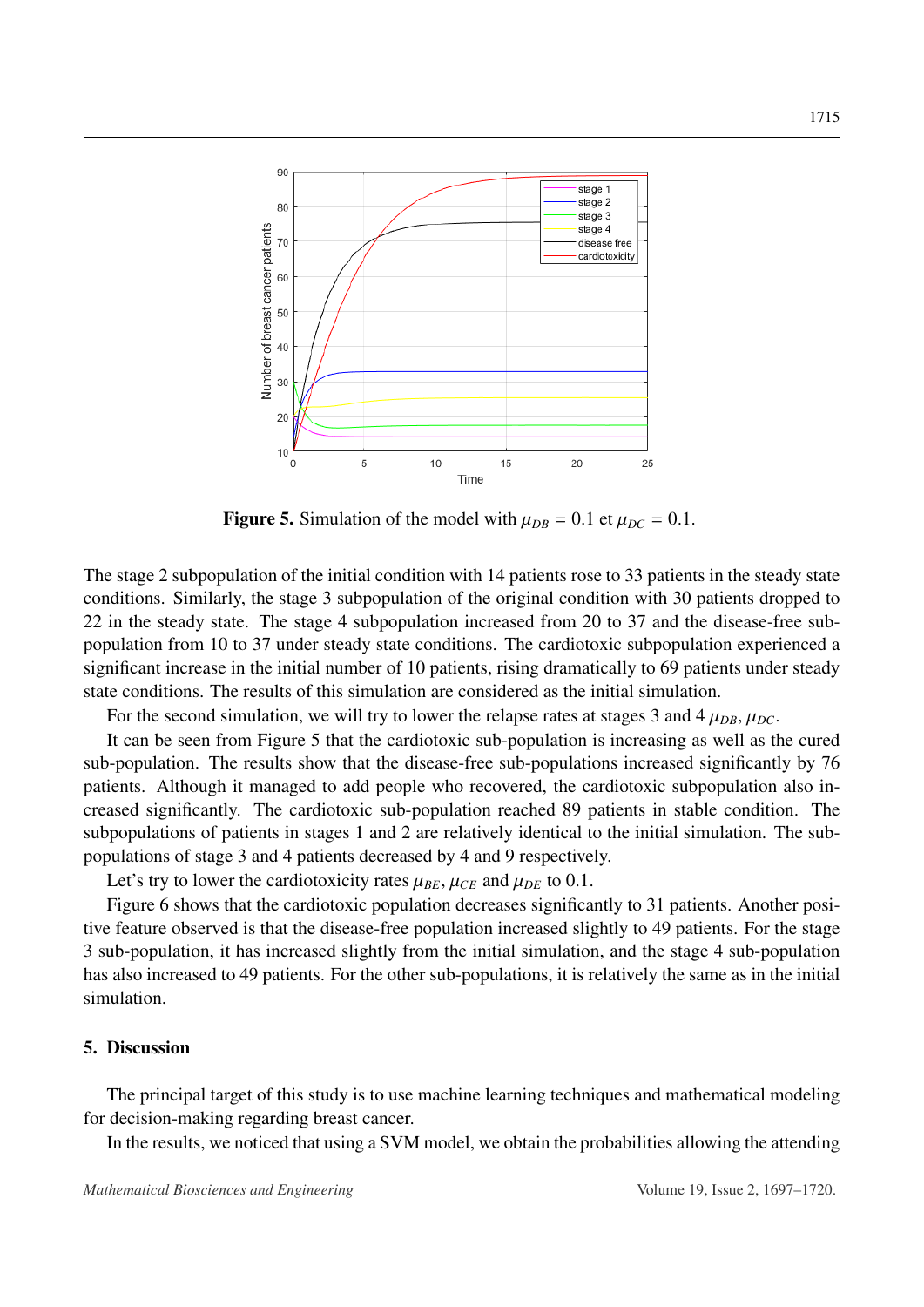<span id="page-19-0"></span>

Figure 6. Simulation of the model with  $\mu_{BE} = 0.1$ ,  $\mu_{CE} = 0.1$  et  $\mu_{DE} = 0.1$ .

doctor to know whether the tumor is malignant or benign. Moreover, the proposed mathematical model shows the behavior of the number of patients in each subpopulation at time *t*. We obtained a stable equilibrium point. Our findings related to SVM and mathematical model are quite similar to the ones in [\[37,](#page-23-3) [38\]](#page-23-4). Table [9](#page-20-0) shows the classification prediction performance with SVM in some previous studies. Modeling in medicine is an important tool in the planning and evaluation of interventions [\[39\]](#page-23-5). A recent study [\[40\]](#page-23-6) found that all breast cancer risk factors can be regrouped in two categories. The first includes factors such as age, sex, race and genetic makeup. The second one is composed of diet and life style.

Compartmental models have essential insights regarding the transmission dynamics of communicable diseases [\[41\]](#page-23-7). Amani et al. in their work [\[42\]](#page-23-8) have shown the influence of mathematical models on public health policy. Hsiu-Chuan Wei has studied breast tumor growth using mathematical modeling, which governs MCF-7 cell growth with interaction among different tumor cells [\[38\]](#page-23-4). Mkango et al. in their recent publication [\[43\]](#page-23-9) using mathematical modeling investigated the effects of the combined radiotherapy and chemotherapy as a way to treat breast cancer in Tanzania.

The breast cancer in Benin is often deadly due to late diagnosis, and it is an evidence of the findings in this work because the new mathematical model we proposed can help to minimize the number of cardiotoxic patients and increase the number of recovered after chemotherapy.

In addition, this work outputs an explanation of how the combination of SVM and compartmental models contributes to optimal decision-making regarding breast cancer. This research is the first one that computed SVM and compartmental model to check whether a tumor is malignant or benign, and studied the dynamic of breast cancer patients. The findings are rather important for researchers in the domains of medicine, public health, mathematics and statistics. The limitations of this study are related to the availability of data on the tumor characteristics of breast cancer in Benin. We think that this information will give stronger pieces of evidence.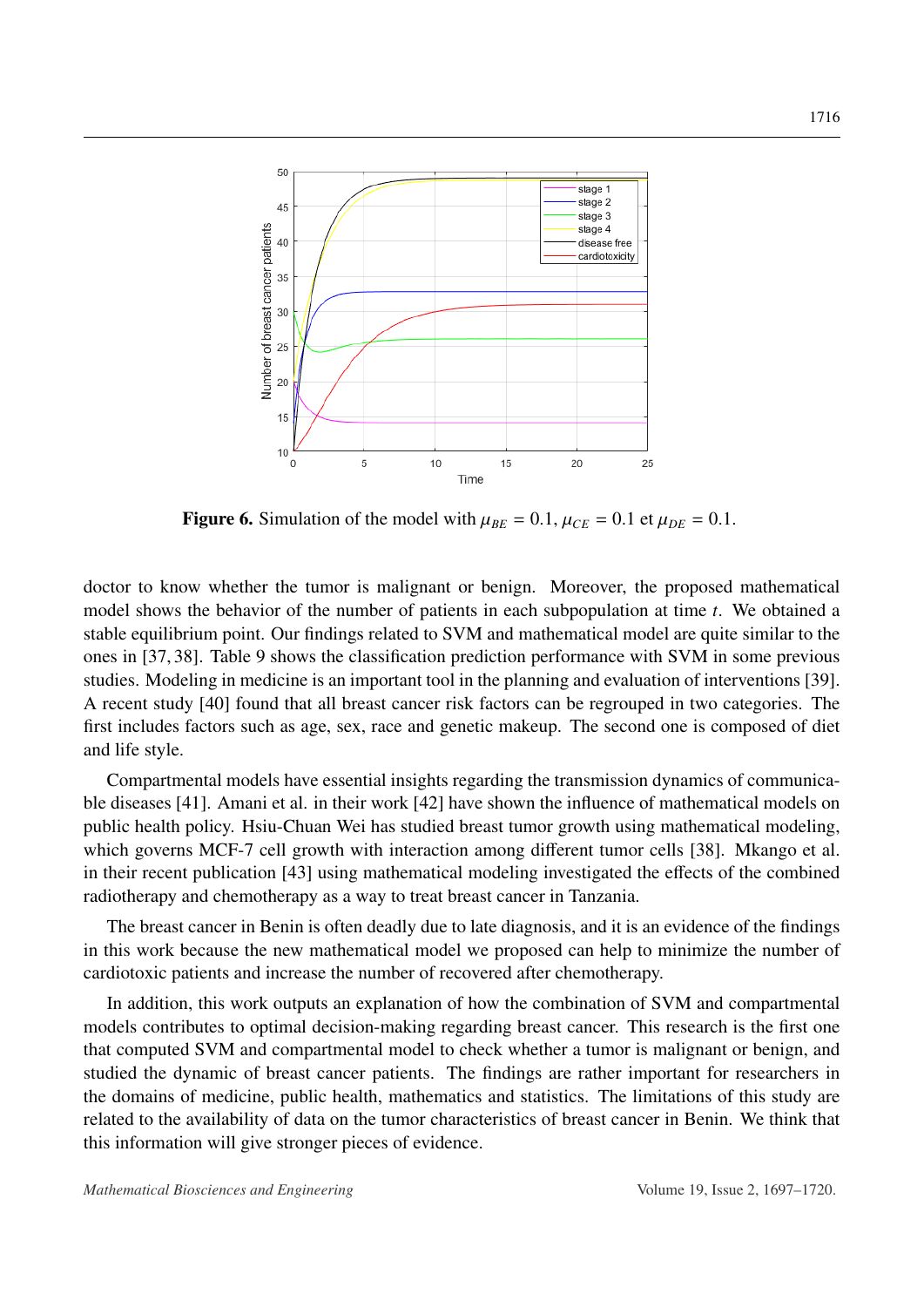| Source   |
|----------|
| [44]     |
| [45]     |
| [46]     |
| Our work |
|          |

<span id="page-20-0"></span>Table 9. SVM Accuracy comparison with previous studies.

### 6. Conclusions

In sum, the development of our work was done in two main parts.

First, we performed a classification of malignant and benign tumors to help in the diagnosis of breast cancer patients. We used an SVM model and obtained probabilities allowing the doctor to declare whether the tumor is malignant or benign at a certain percentage.

In a second step, a mathematical model was built with six variables and 19 parameters. The model was built according to medical phenomena concerning the cardiotoxicity of chemotherapy in breast cancer patients. The model consists of four subpopulations of breast cancer patients by stage, a diseasefree subpopulation and a cardiotoxic subpopulation. A dynamic analysis is performed to determine the dynamics of the number of patients in each subpopulation at time *t*. The result of the dynamic analysis is a stable equilibrium point. Numerical simulations were performed to verify the behavior of the solutions around the equilibrium point. Based on the results of the simulations, it can be concluded that if all parameters are assumed to be constant, the state of the population will be stable at a given time, regardless of the initial conditions. This shows that the equilibrium point of the system was found to be stable without conditions. By reducing the relapse rate, an unexpected result is obtained, namely an increase in the toxic subpopulations. Better results are obtained by reducing the rate of cardiotoxicity. Under these conditions, the number of disease-free subpopulations increases and the number of cardiotoxic subpopulations decreases considerably. These simulation results provide a practical solution to minimise the number of cardiotoxic patients and increase the number of patients who recover or have a complete response after chemotherapy. The solution is to reduce the rate of cardiotoxicity in stage 3 and stage 4 subpopulations.

#### Acknowledgments

The authors are grateful to the lecturers at the International Chair in Mathematical Physics and Applications (ICMPA-UNESCO Chair), who were quite helpful in the improvement of this paper. We thank Mr. Yves Morel Sokadjo, who helped to proof-read this paper. Furthermore, we are thankful to Professor Mahouton Norbert Hounkonnou for numerous helpful discussions concerning this work and suggestions regarding the manuscript.

# Conflict of interest

The authors declare that they have no conflict of interest.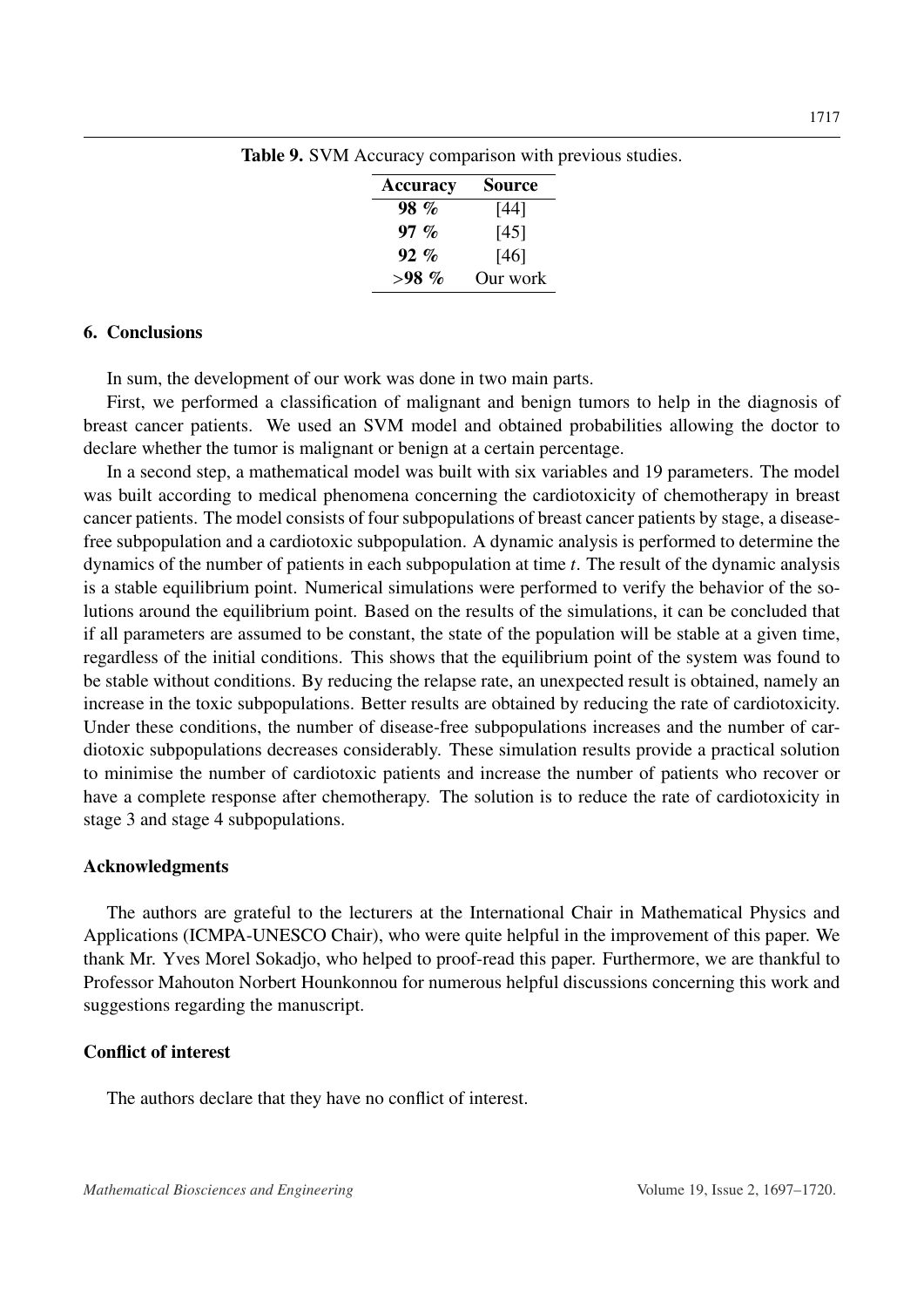#### References

- <span id="page-21-0"></span>1. Qu'est-ce que le cancer du sein, 2020, available from: [https://www.lillyoncologie.fr/](https://www.lillyoncologie.fr/cancer-du-sein/definition) [cancer-du-sein/definition](https://www.lillyoncologie.fr/cancer-du-sein/definition), (accessed on: 21-07-2021).
- <span id="page-21-1"></span>2. M. Ly, M. Antoine, F. Andre, P. Callard, J. F. Bernaudin, D. A. Diallo, Le cancer du sein chez la ´ femme de l'Afrique sub-saharienne : état actuel des connaissances, *Bulletin du Cancer*, 98 (2011), 797–806. doi: 10.1684/bdc.2011.1392.
- <span id="page-21-2"></span>3. Breast cancer, 2021, available from: [https://www.who.int/news-room/fact-sheets/](https://www.who.int/news-room/fact-sheets/detail/breast-cancer) [detail/breast-cancer](https://www.who.int/news-room/fact-sheets/detail/breast-cancer), (accessed on: 10-06-2021).
- <span id="page-21-3"></span>4. N. Azamjah, Y. Soltan-Zadeh, F. Zayeri, Global trend of breast cancer mortality rate: a 25-year study, *Asian Pac. J. Cancer Prev.*, 20, (2019), 2015–2020. doi: 10.31557/APJCP.2019.20.7.2015
- <span id="page-21-4"></span>5. D. G. Gbessi, I. Lawani, C. Tawo-Nounagnon, F. Dossou, Y. Soua¨ıbou, D. Mehinto, et al., Management of Breast Cancer in Visceral Surgery of CNHU-HKM of Cotonou in Benin, *Surg. Sci.*, 07 (2016), 170–176. doi: 10.4236/ss.2016.73022.
- <span id="page-21-5"></span>6. G. Deloeuvre, Comprendre le cancer, 2018, available from: <https://urlz.fr/guSV>, (accessed on: 10-06-2021).
- <span id="page-21-6"></span>7. Cancers du sein: les facteurs de risque, 2021, available from: [https://www.fondation-arc.](https://www.fondation-arc.org/cancer/cancer-sein/facteurs-risque-cancer) [org/cancer/cancer-sein/facteurs-risque-cancer](https://www.fondation-arc.org/cancer/cancer-sein/facteurs-risque-cancer), (accessed on: 20-06-2021).
- <span id="page-21-7"></span>8. X. Gruffat, Cancer du sein : Résumé sur le cancer du sein, 2021, available from: [https://www.](https://www.creapharma.ch/cancer-du-sein.htm) [creapharma.ch/cancer-du-sein.htm](https://www.creapharma.ch/cancer-du-sein.htm), (accessed on: 10-03-2021).
- 9. Cancer du sein, 2019, available from: [https://www.cancer-environnement.fr/](https://www.cancer-environnement.fr/144-Cancer-du-sein.ce.aspx) [144-Cancer-du-sein.ce.aspx](https://www.cancer-environnement.fr/144-Cancer-du-sein.ce.aspx), (accessed on: 19-03-2021).
- <span id="page-21-8"></span>10. A. Felman, What to know about breast cancer, 2019, available from: [https://www.](https://www.medicalnewstoday.com/articles/37136) [medicalnewstoday.com/articles/37136](https://www.medicalnewstoday.com/articles/37136), (accessed on: 19-03-2021).
- <span id="page-21-9"></span>11. Cancer du sein, 2018, available from: [https://ressourcessante.salutbonjour.ca/](https://ressourcessante.salutbonjour.ca/condition/getcondition/cancer-du-sein) [condition/getcondition/cancer-du-sein](https://ressourcessante.salutbonjour.ca/condition/getcondition/cancer-du-sein), (accessed on: 10-04-2021).
- <span id="page-21-10"></span>12. Le depistage du cancer du sein en 10 questions, 2020, available from: [https://www.doctissimo.fr/html/dossiers/cancer\\_sein/articles/](https://www.doctissimo.fr/html/dossiers/cancer_sein/articles/13830-depistage-organise-questions-reponses.htm) [13830-depistage-organise-questions-reponses.htm](https://www.doctissimo.fr/html/dossiers/cancer_sein/articles/13830-depistage-organise-questions-reponses.htm), accessed on: 05-04-2021.
- <span id="page-21-11"></span>13. Cancer du sein: Examens, 2018, available from: <https://urlz.fr/gWmD>, (accessed on: 15-04- 2021).
- <span id="page-21-12"></span>14. B. Chevalier, Une IA superchampionne de detection du can- ´ cer du sein, 2020, available from: [https://www.adentis.fr/](https://www.adentis.fr/une-ia-superchampionne-de-detection-du-cancer-du-sein/) [une-ia-superchampionne-de-detection-du-cancer-du-sein/](https://www.adentis.fr/une-ia-superchampionne-de-detection-du-cancer-du-sein/), (accessed on: 10- 03-2021).
- <span id="page-21-13"></span>15. Y. Benzaki, Introduction a l'algorithme K Nearst Neighbors (K-NN), 2018, available from: ` <https://mrmint.fr/introduction-k-nearest-neighbors>, (accessed on: 10-03-2021).
- <span id="page-21-14"></span>16. M. Adankon, M. Cheriet, Support Vector Machine, *Encyclopedia of Biometrics*, Springer US, Boston, MA, (2015).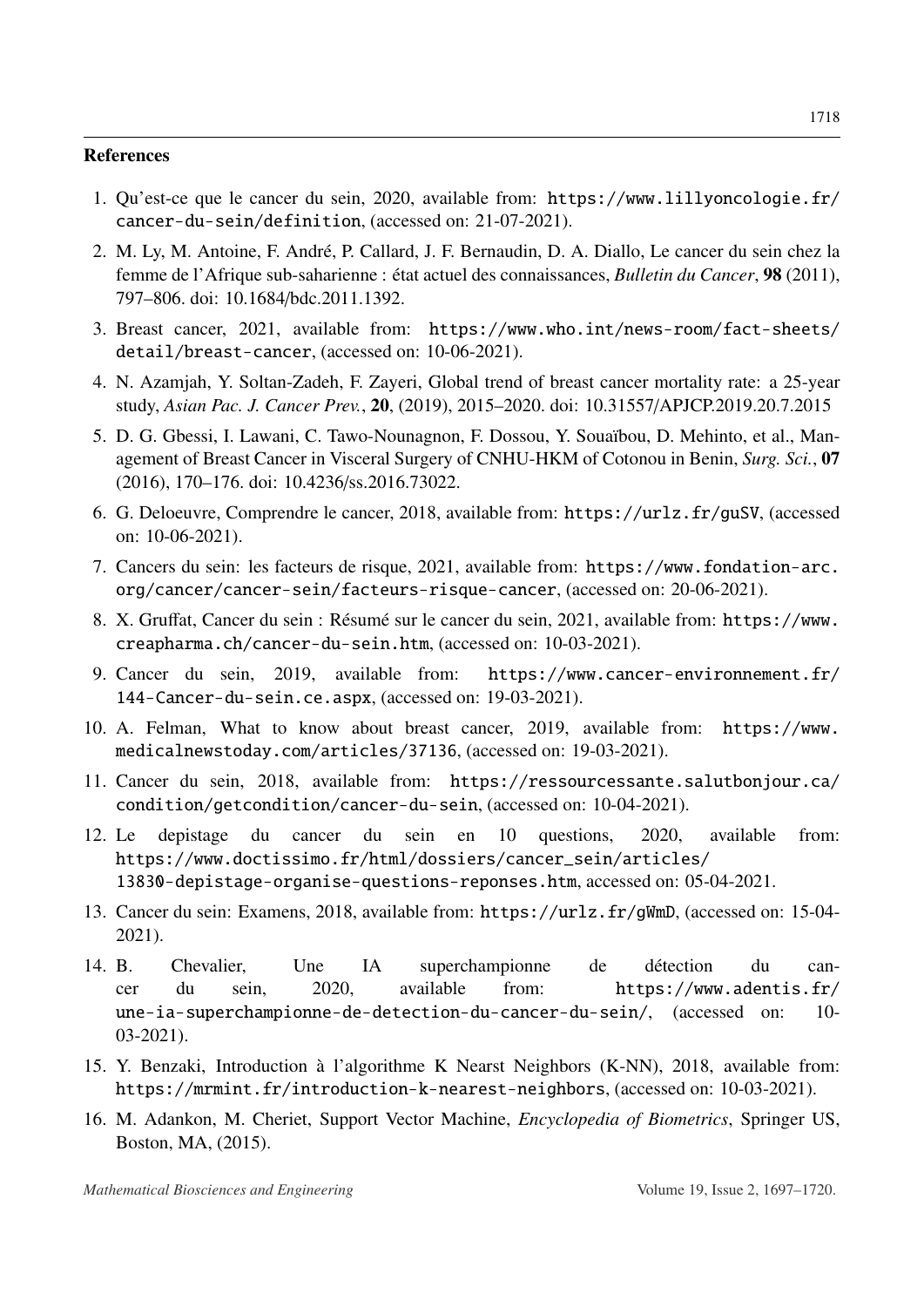- <span id="page-22-0"></span>17. S. Ray, Understanding Support Vector Machine(SVM) algorithm from examples (along with code), 2017, available from: [https://www.analyticsvidhya.com/blog/2017/09/](https://www.analyticsvidhya.com/blog/2017/09/understaing-support-vector-machine-example-code/) [understaing-support-vector-machine-example-code/](https://www.analyticsvidhya.com/blog/2017/09/understaing-support-vector-machine-example-code/), (accessed on: 17-06-2021).
- <span id="page-22-1"></span>18. kaggle, Breast Cancer Wisconsin (Diagnostic) Data Set, 2016, available from: [https://www.](https://www.kaggle.com/uciml/breast-cancer-wisconsin-data) [kaggle.com/uciml/breast-cancer-wisconsin-data](https://www.kaggle.com/uciml/breast-cancer-wisconsin-data), (accessed on: 12-03-2021).
- <span id="page-22-2"></span>19. Société canadienne du cancer, 2015, Cancer du sein : Comprendre le diagnostic, available from: <https://www.cancer.ca>, (accessed on: 16-03-2021).
- <span id="page-22-3"></span>20. Chimiotherapie, 2017, available from: [https://www.cancer.be/les-cancers/](https://www.cancer.be/les-cancers/traitements/chimioth-rapie) [traitements/chimioth-rapie](https://www.cancer.be/les-cancers/traitements/chimioth-rapie), (accessed on: 05-03-2021).
- <span id="page-22-4"></span>21. Chemotherapy, 2021, available from: [https://www.breastcancerfoundation.org.nz/](https://www.breastcancerfoundation.org.nz/breast-cancer/treatment-options/chemotherapy) [breast-cancer/treatment-options/chemotherapy](https://www.breastcancerfoundation.org.nz/breast-cancer/treatment-options/chemotherapy), (accessed on: 05-03-2021).
- <span id="page-22-5"></span>22. H. M. Byrne, Dissecting cancer through mathematics: From the cell to the animal model, *Nat. Rev. Cancer*, 10 (2010), 221–230. doi: 10.1038/nrc2808.
- 23. P. Armitage, R. Doll, The age distribution of cancer and a multi-stage theory of carcinogenesis, *British journal of cancer*, 8 (1954), 1. doi: 10.1038/bjc.1954.1.
- <span id="page-22-6"></span>24. T. Alarcon, H. Byrne, P. Maini, Towards whole-organ modelling of tumour growth, *Prog. Biophys. Mol. Biol.*, **85** (2004), 451–472. doi: 10.1016/j.pbiomolbio.2004.02.004.
- <span id="page-22-7"></span>25. D. S. Dixit, D. Kumar, S. Kumar, R. Johri, A mathematical model of chemotherapy for tumor treatment, *Adv. Appl. Math. Biosci.*, 3 (2012), 1–10.
- <span id="page-22-8"></span>26. H. Schattler, U. Ledzewicz, B. Amini, Dynamical properties of a minimally parameterized mathematical model for metronomic chemotherapy, *Math. Biol.*, 72 (2016), 1255–1280. doi: 10.1007/s00285-015-0907-y.
- <span id="page-22-9"></span>27. G. Jordao, J. N. Tavares, Mathematical models in cancer therapy, *BioSyst.*, 162 (2016), 12–23. doi: 10.1016/j.biosystems.2017.08.007.
- <span id="page-22-10"></span>28. G. E. Mahlbacher, K. C. Reihmer, H. B. Frieboes, Mathematical modeling of tumor-immune cell interactions, *J. Theor. Biol.*, 469 (2019), 47–60. doi: 10.1016/j.jtbi.2019.03.002.
- <span id="page-22-11"></span>29. H. Enderling, M. A. Chaplain, A. R. Anderson, J. S. Vaidya, A mathematical model of breast cancer development, local treatment and recurrence, *J. Theor. Biol.*, 246 (2006), 245–259. doi: 10.1016/j.jtbi.2006.12.010.
- <span id="page-22-12"></span>30. X. Zhang, Y. Fang, Y. Zhao, W. Zheng, Mathematical modeling the pathway of human breast cancer, *Math. Biosci.*, 253 (2014), 25–29. doi: 10.1016/j.mbs.2014.03.011.
- <span id="page-22-13"></span>31. Z. Liu, C. Yang, A mathematical model of cancer treatment by radiotherapy followed by chemotherapy, *Math. Comput. Simul.*, 124 (2016), 1–15. doi: 10.1016/j.matcom.2015.12.007.
- <span id="page-22-14"></span>32. A. Simmons, P. M. Burrage, D. V.Jr. Nicolau, S. R. Lakhani, K. Burrage, Environmental factors in breast cancer invasion: a mathematical modelling review, *Pathology*, 49 (2017), 172–180. doi: 10.1016/j.pathol.2016.11.004.
- <span id="page-22-15"></span>33. S. I. Oke, M. B. Matadi, S. S. Xulu, Optimal Control Analysis of a Mathematical Model for Breast Cancer, *Math. Comput. Appl.*, 23 (2018), 21. doi: 10.3390/mca23020021.